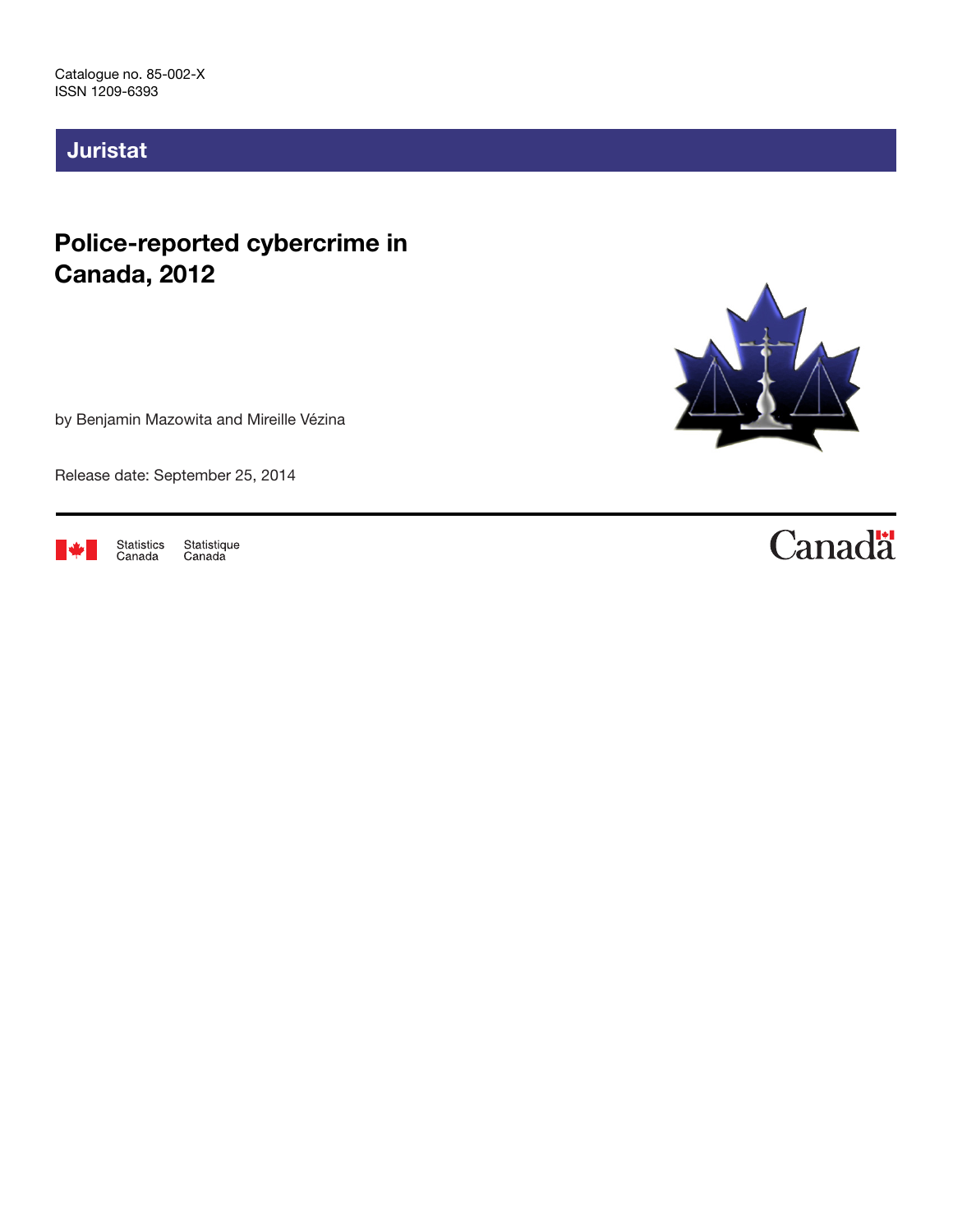#### **How to obtain more information**

For information about this product or the wide range of services and data available from Statistics Canada, visit our website, www.statcan.gc.ca.

You can also contact us by

#### **email** at infostats@statcan.gc.ca,

**telephone**, from Monday to Friday, 8:30 a.m. to 4:30 p.m., at the following toll-free numbers:

| ٠ | <b>Statistical Information Service</b><br>National telecommunications device for the hearing impaired<br>Fax line | 1-800-263-1136<br>1-800-363-7629<br>1-877-287-4369 |
|---|-------------------------------------------------------------------------------------------------------------------|----------------------------------------------------|
|   | <b>Depository Services Program</b>                                                                                |                                                    |
|   | Inquiries line                                                                                                    | 1-800-635-7943                                     |
|   | Fax line                                                                                                          | 1-800-565-7757                                     |

#### **To access this product**

This product, Catalogue no. 85-002-X, is available free in electronic format. To obtain a single issue, visit our website, www.statcan.gc.ca, and browse by "Key resource" > "Publications."

#### **Standards of service to the public**

Statistics Canada is committed to serving its clients in a prompt, reliable and courteous manner. To this end, Statistics Canada has developed standards of service that its employees observe. To obtain a copy of these service standards, please contact Statistics Canada toll-free at 1-800-263-1136. The service standards are also published on www.statcan.gc.ca under "About us" > "The agency" > "Providing services to Canadians."

Published by authority of the Minister responsible for Statistics Canada

© Minister of Industry, 2014

All rights reserved. Use of this publication is governed by the Statistics Canada Open Licence Agreement (www.statcan. gc.ca/reference/licence-eng.htm).

Cette publication est aussi disponible en français.

#### **Note of appreciation**

Canada owes the success of its statistical system to a long-standing partnership between Statistics Canada, the citizens of Canada, its businesses, governments and other institutions. Accurate and timely statistical information could not be produced without their continued co-operation and goodwill.

#### **Standard symbols**

The following symbols are used in Statistics Canada publications:

- . not available for any reference period
- .. not available for a specific reference period
- ... not applicable
- 0 true zero or a value rounded to zero
- $0<sup>s</sup>$  value rounded to 0 (zero) where there is a meaningful distinction between true zero and the value that was rounded
- **p** preliminary
- revised
- x suppressed to meet the confidentiality requirements of the *Statistics Act*
- $E$  use with caution<br>E too unreliable to
- too unreliable to be published
- significantly different from reference category ( $p < 0.05$ )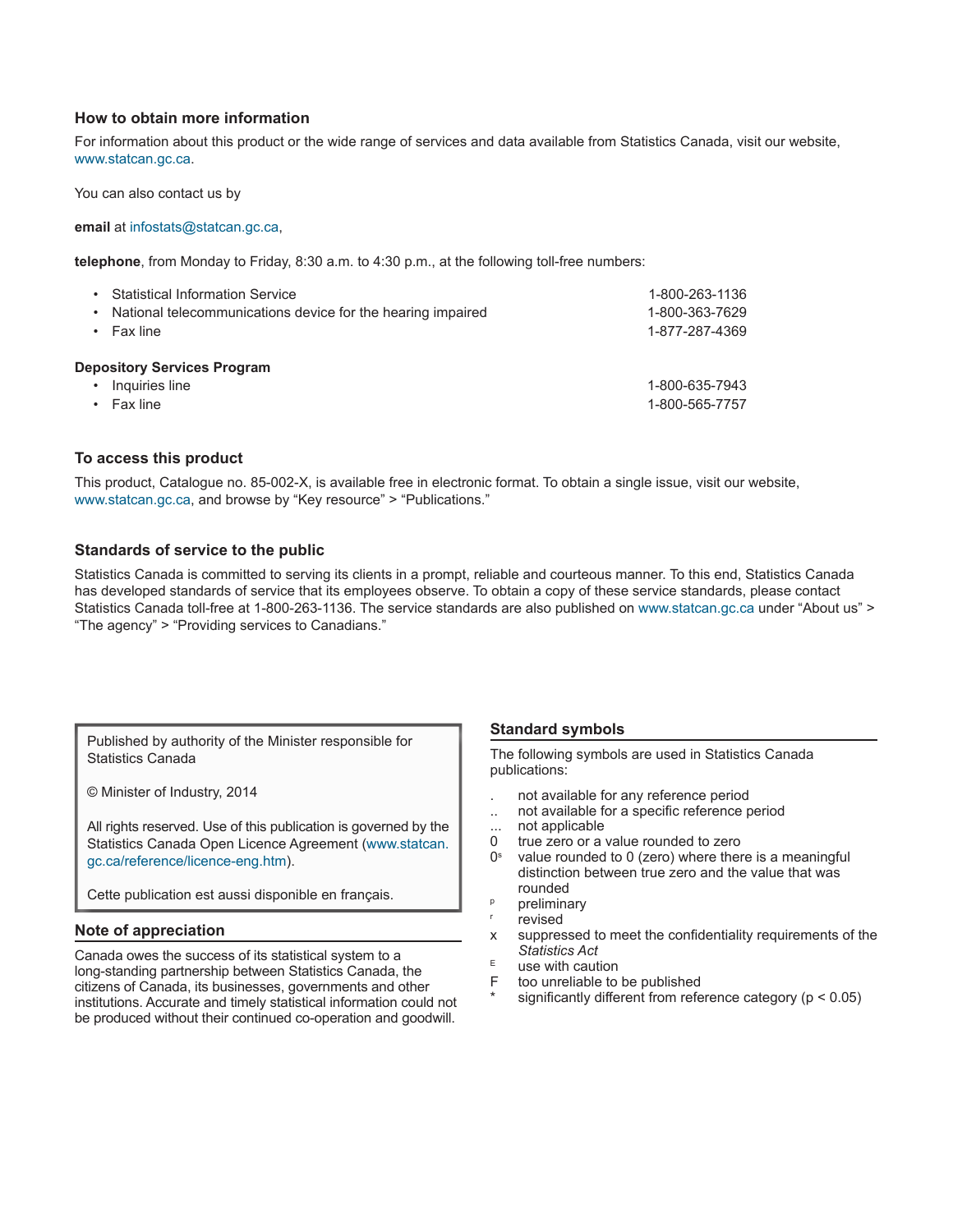## Police-reported cybercrime in Canada, 2012: highlights

- In 2012, 9,084 incidents of cybercrime were reported by select police services policing 80% of the population of Canada. This represented a rate of 33 cybercrime incidents per 100,000 population.
- The most common type of cybercrime was fraud, accounting for more than half (54%) of all police-reported cybercrimes in 2012. Intimidation violations, composed of violations involving the threat of violence, accounted for 20% of policereported cybercrimes in 2012, while 16% of cybercrimes involved a sexual cyber-related violation.
- In 2012, an accused was identified by police in a relatively small proportion (6%) of cybercrimes against property, notably for incidents of fraud (5%) and identity theft (3%).
- An accused was identified by police in connection with 31% of sexual cyber-related violations and 55% of cybercrimes related to intimidation violations. Compared to intimidation violations, sexual violations were more frequently cleared by the laying of a charge (25% versus 18%).
- The majority (76%) of accused identified by police in 2012 were men. For cyber-related violations of a sexual nature, males accounted for 94% of accused.
- Accused identified by police in connection with intimidation violations tended to young, with more than one-quarter (28%) under the age of 18, whereas those accused of cybercrimes of a sexual nature tended to be somewhat older, as the largest proportion (22%) of accused of sexual cybercrimes were aged 25 to 34.
- In 2012, police identified 2,070 victims of violent incidents involving a cybercrime. Females accounted for the majority of victims of violent incidents associated with a cybercrime (69%), particularly when incidents involved a sexual violation (84%).
- Overall, 42% of victims of police-reported cybercrime were under the age of 18. In 2012, almost all (96%) victims of sexual violations associated with a cybercrime were under 18 years of age, including 10% of victims under the age of 12.
- Most victims (73%) of violent incidents associated with a cybercrime knew the accused. Victims of sexual violations involving a cybercrime were less likely to know the accused (57%) relative to victims of non-sexual violent violations (77%).
- According to results from the 2009 General Social Survey on Victimization, approximately 1.75 million Canadians aged 15 and over reported that they had been cyber-bullied. This represented 8% of Internet users aged 15 and over. Less than one in ten (7%) victims of cyber-bullying reported the incident to police.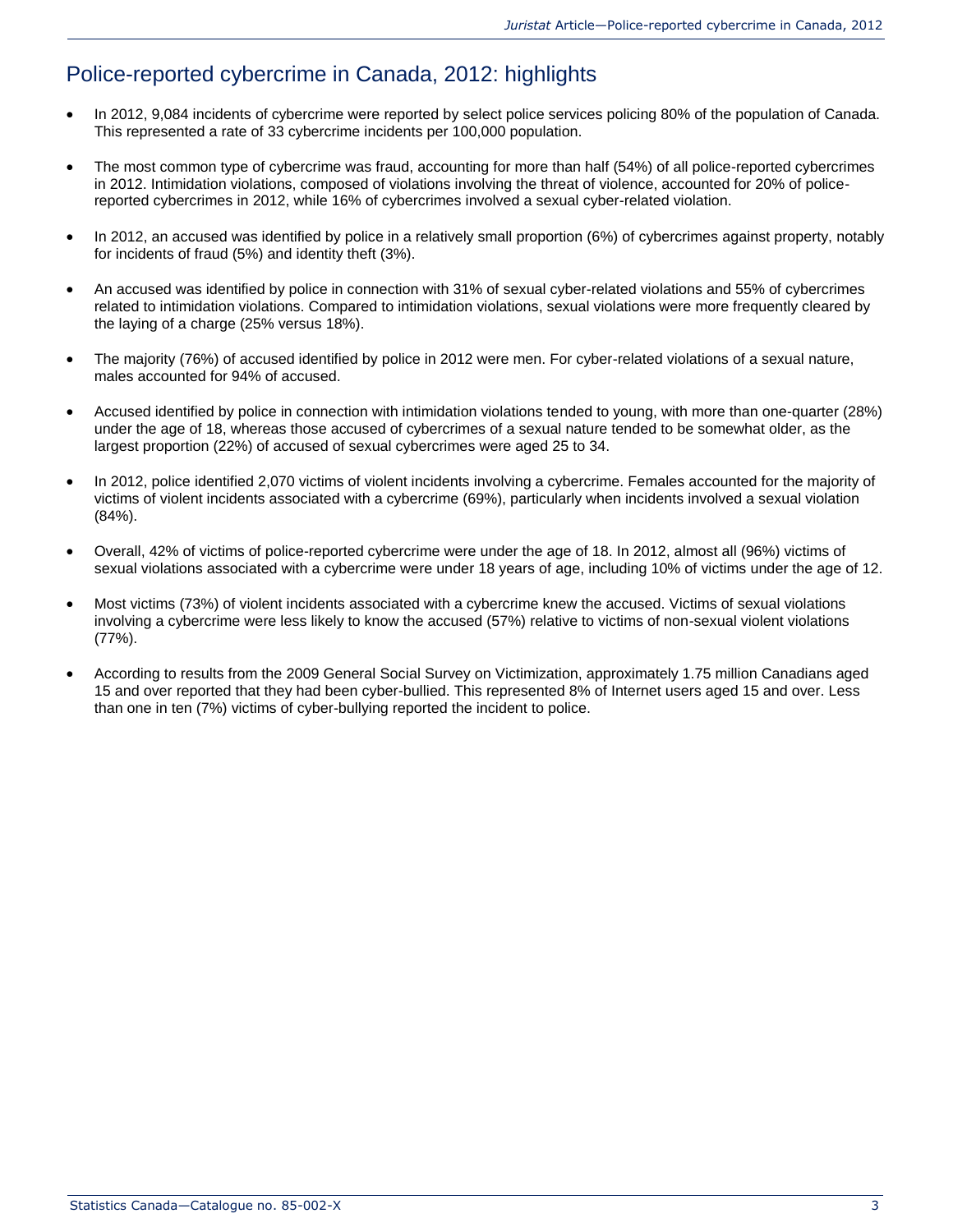### Police-reported cybercrime in Canada, 2012

by Benjamin Mazowita and Mireille Vézina

The Internet is an increasingly integral part of the daily lives of Canadians. According to results from the Canadian Internet Use Survey, 83% of Canadians aged 16 and over accessed the Internet for personal use in 2012. A majority of Internet users in Canada did their banking online (72%), visited social networking sites (67%), and ordered goods and services online (56%). The total dollar value of orders placed online by Canadians reached \$18.9 billion in 2012 [\(Statistics Canada 2013\)](http://wwwstaging.statcan.gc.ca/pub/85-002-x/2014001/article/14093-eng.htm#r16).

The rapid growth in Internet use has allowed for the emergence of new criminal opportunities [\(Nuth 2008\)](http://wwwstaging.statcan.gc.ca/pub/85-002-x/2014001/article/14093-eng.htm#r10). Criminal offences involving a computer or the Internet as either the target of a crime or as an instrument used to commit a crime are collectively known as cybercrime (see Text box 1). Frauds, identity theft, extortion, criminal harassment, certain sexual offences, and offences related to child pornography are among the criminal violations that can be committed over the Internet using a computer, tablet, or smart phone.

Using data from the 2012 Incident-based Uniform Crime Reporting Survey (UCR2.2), this *Juristat* article examines policereported cybercrime in Canada<sup>1,2</sup> Analysis is presented on the number of cybercrimes reported by police services covering 80% of the population of Canada, as well as the characteristics of incidents, victims, and persons accused of cyber-related violations. These findings are supplemented with self-reported data on cyber-bullying, based on results from the 2009 General Social Survey (GSS) on Victimization.

### Police-reported cybercrime

#### Text box 1 Defining and measuring police-reported cybercrime

#### **Definition**

Cybercrime is a complex phenomena and its non-traditional characteristics pose various challenges for police services and the criminal justice system as a whole. The lack of reliable information on cybercrime has been identified as a significant impediment to the development of crime prevention strategies addressing cybercrime [\(Smyth and Carleton 2011\)](http://wwwstaging.statcan.gc.ca/pub/85-002-x/2014001/article/14093-eng.htm#r15).

The collection of reliable cybercrime statistics requires a standardized definition. The Uniform Crime Reporting Survey has adopted the definition of cybercrime developed by the Canadian Police College: "a criminal offence involving a computer as the object of the crime, or the tool used to commit a material component of the offence" [\(Kowalski 2002\)](http://wwwstaging.statcan.gc.ca/pub/85-002-x/2014001/article/14093-eng.htm#r8). Cybercrimes can thus be divided into two broad categories: incidents in which computers or the Internet are the **target** of a crime, such as computer hacking and unauthorized use of computer systems, and incidents in which computers or the Internet are the **instrument** used to commit a crime, such as luring a child via a computer or fraud perpetrated over the Internet [\(Canadian](http://wwwstaging.statcan.gc.ca/pub/85-002-x/2014001/article/14093-eng.htm#r3)  [Centre for Justice Statistics 2013\)](http://wwwstaging.statcan.gc.ca/pub/85-002-x/2014001/article/14093-eng.htm#r3). In 2012, police indicated that in 88% of reported cybercrimes a computer or the Internet was used as the instrument to commit an offence, while in 10% of reported cybercrimes a computer or the Internet was the target of the offence. The cybercrime type could not be determined for the remaining 2% of incidents.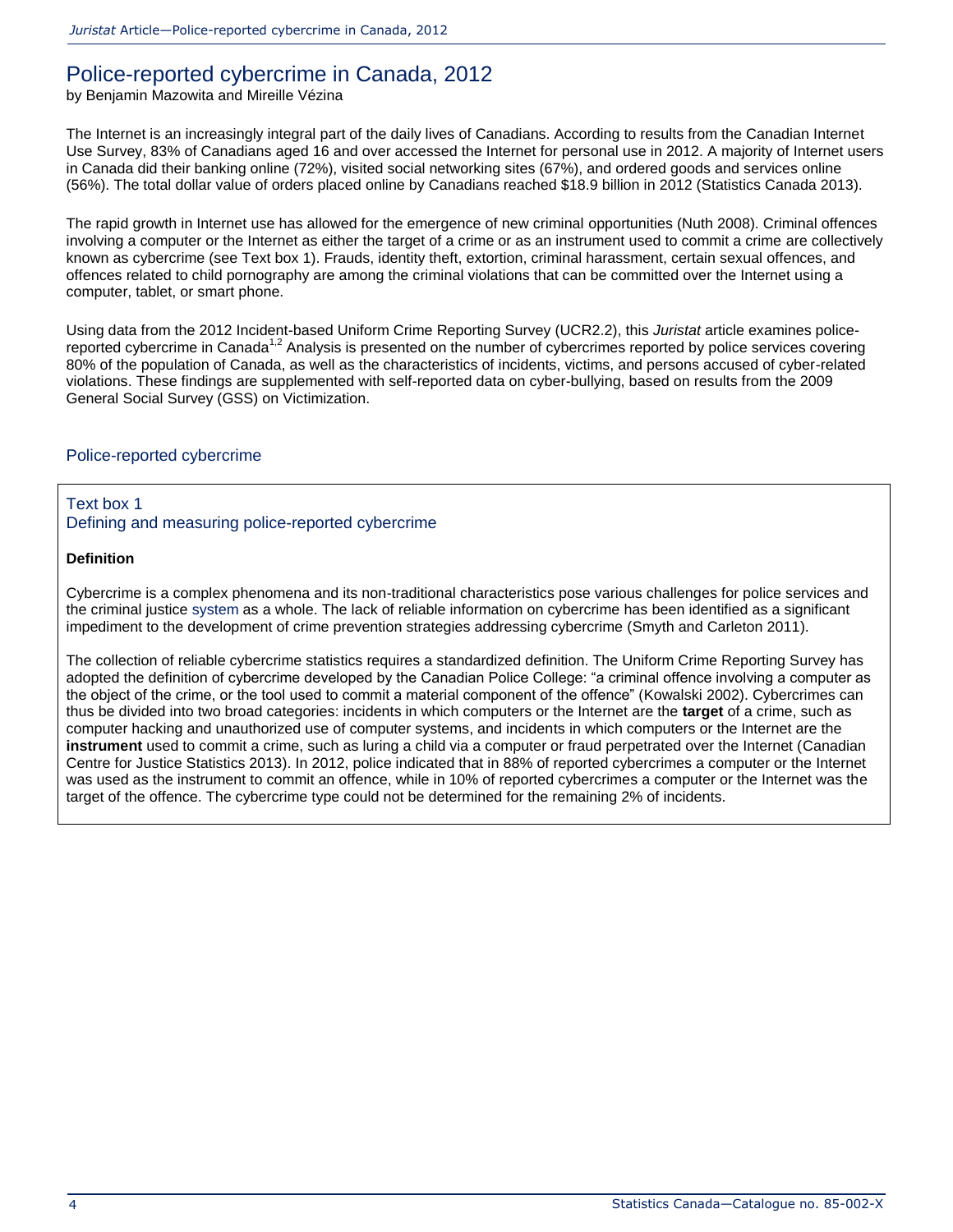### Text box 1 continued Defining and measuring police-reported cybercrime

#### **Incident based data**

Police services covering 80% of the population of Canada reported cybercrime data to the Canadian Centre for Justice Statistics (CCJS) in 2012 through the UCR2.2 Incident-based Survey.<sup>3</sup> A criminal incident may be comprised of multiple violations of the law. When reporting data to the Uniform Crime Reporting Survey, police can include up to four violations in an incident. To ensure consistent reporting over time and across police services, police-reported criminal incidents are counted according to the '**most serious violation'** in the incident. However, for the purposes of analyzing incidents of cybercrime, one distinct violation within the incident was identified as the '**cyber-related violation**.' The cyber-related violation represents the specific criminal violation within an incident in which a computer or the Internet was the target of the crime or the instrument used to commit the crime. While in the majority (99%) of incidents of cybercrime the cyber-related violation is the most serious violation in the incident, there are a small number of cybercrime incidents where this is not the case. For example, in an incident involving both the sending of threatening e-mails and a physical assault, the cyber-related violation would be uttering threats while the most serious violation within the incident would be assault. See Text box 3 for more information on incidents of cybercrime where the cyber-related violation is not the most serious violation within the incident.

For the purposes of the present analysis, findings related to the characteristics of cybercrime incidents and those accused of cybercrime are presented according to the **cyber-related violation**. In contrast, analysis of victims of cybercrime is presented according to the **violation against the victim**, in order to identify the most serious violation committed against individual victims.

### Frauds account for more than half of all police-reported cybercrime incidents

In 2012, 9,084 incidents of cybercrime were reported by police services covering 80% of the population of Canada. This represented a rate of 33 cybercrime incidents per 100,000 population<sup>4</sup> [\(Table 1\)](http://wwwstaging.statcan.gc.ca/pub/85-002-x/2014001/article/14093/tbl/tbl01-eng.htm).

Offences against property accounted for the majority (61%) of cybercrime incidents in 2012, amounting to 5,544 incidents. Fraud<sup>5</sup> alone accounted for more than half (54%) of all cybercrimes substantiated by police. Other notable property-related cybercrimes included identity fraud (5%), mischief (2%), and identity theft (1%). $^6$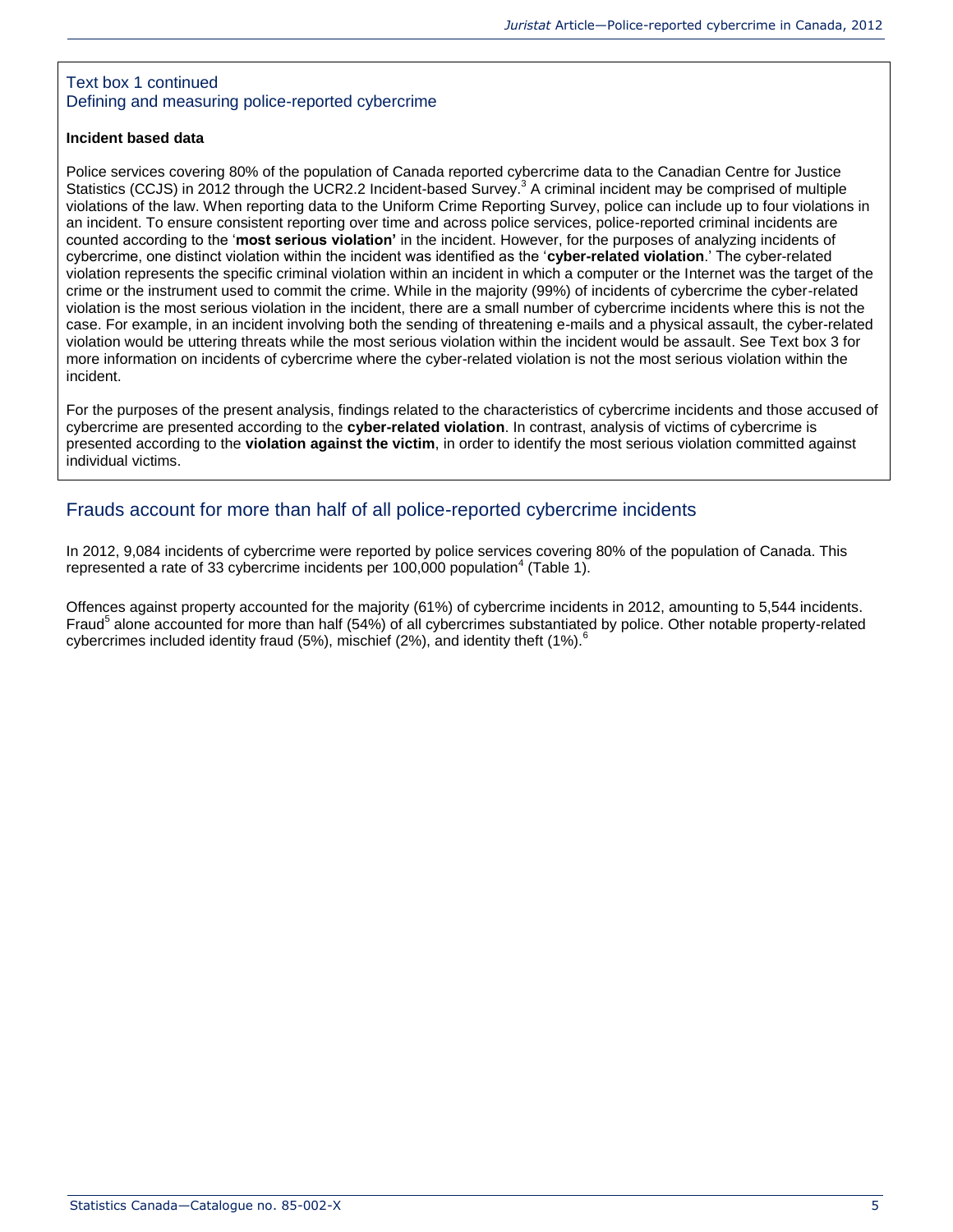### Chart 1 Police-reported cybercrime, by violation type, selected police services, 2012



1. Other property violations include identity theft and trafficking stolen goods.

2. Intimidation of an individual includes intimidation of a justice system participant or journalist and intimidation of a non-justice system participant.

3. Other sexual violations include voyeurism, sexual exploitation, corrupting children, making sexually explicit material available to children, and bestiality - commit or compel person.

4. Other violent violations include trafficking in persons and other violent violations.

5. Other Criminal Code violations include offences such as corrupting morals, indecent acts, offences against the person and reputation, fail to comply with order, and breach of probation.

Note: This chart reflects data reported by police services covering 80% of the population of Canada.

Source: Statistics Canada, Canadian Centre for Justice Statistics, Incident-based Uniform Crime Reporting Surve V

In 2012, police reported 3,284 criminal incidents where the cyber-related violation was a violation against the person<sup>7</sup>, representing 36% of all reported cybercrimes. For the purposes of this analysis, cybercrimes against the person have been split into two distinct categories: **intimidation violations**, composed of violations involving the threat of violence, such as uttering threats, criminal harassment, and extortion, and **sexual violations**, including violations such as luring a child via a computer and child pornography offences. For a complete list of which violations are included within the respective categories, se[e Table 1.](http://wwwstaging.statcan.gc.ca/pub/85-002-x/2014001/article/14093/tbl/tbl01-eng.htm)

Intimidation violations accounted for one in five (20%) police-reported cybercrimes in 2012, amounting to 1,839 incidents. Uttering threats and criminal harassment, accounting for 8% and 6% of reported cybercrimes respectively, were the most common intimidation violations.

In 2012, police reported 1,441 incidents of cybercrime where the cyber-related violation was a sexual violation, representing 16% of all police-reported cybercrimes. Luring a child via a computer<sup>8</sup> accounted for a significant proportion of sexual cyberrelated violations, equating to 6% of all police-reported cybercrimes. An additional 9% of police-reported cybercrimes consisted of child pornography offences<sup>9</sup>, which include accessing, possessing, producing, and distributing child pornography. In 2012, there were 805 incidents of cybercrime investigated by select Canadian police services where the cyber-related violation was a child pornography offence.

An additional 3% of cybercrime incidents were other *Criminal Code* violations, including offences such as corrupting morals, indecent acts, and offences against the person and reputation.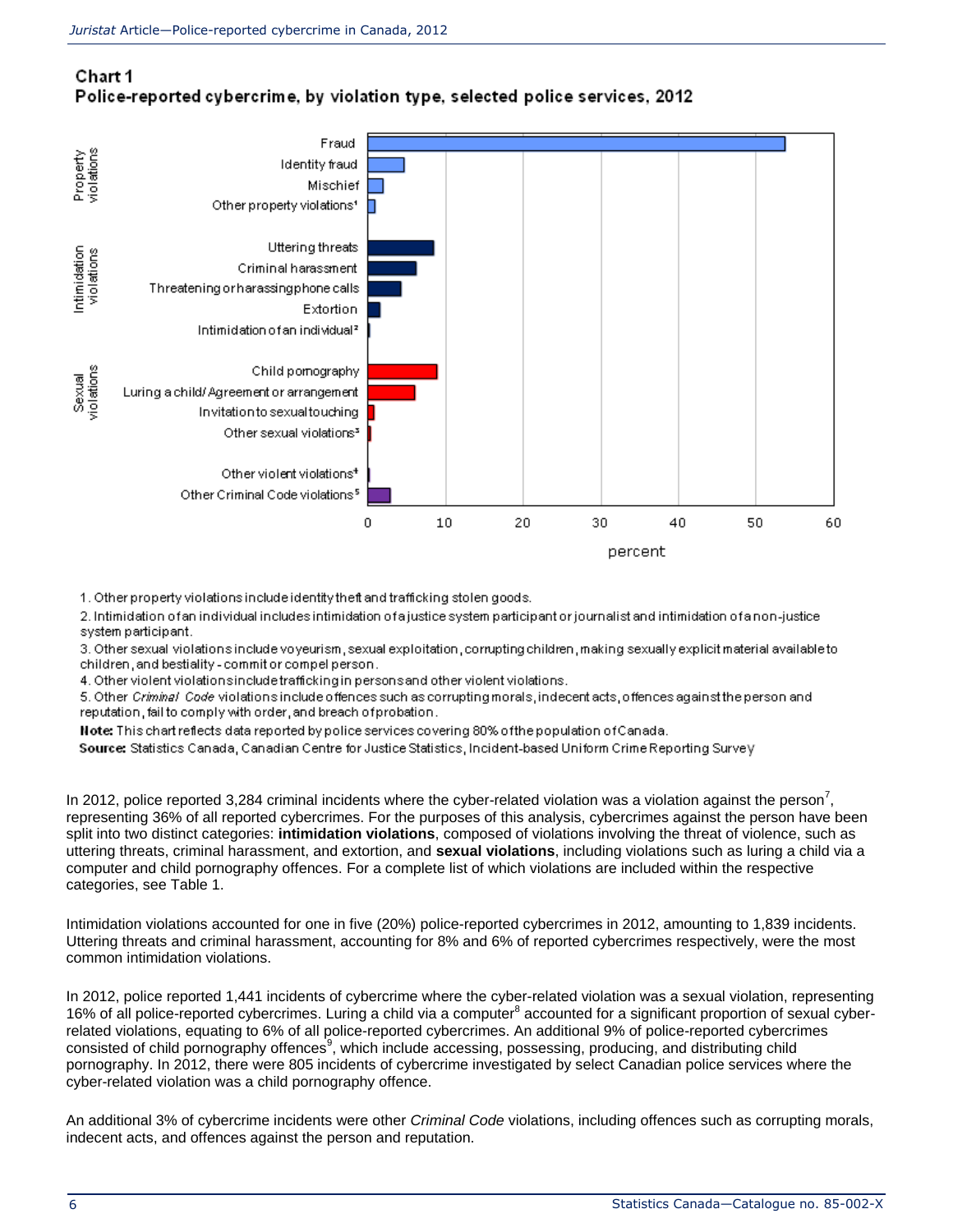### Text box 2 Cybercrimes coming to the attention of police

The reporting of cybercrimes to the police can be influenced by a variety of factors. As with police-reported crime more generally, the reporting and collection of statistics may be influenced by local police services' procedures, public perceptions and willingness to report victimizations to police, and various legislative and social factors [\(Brennan 2012\)](http://wwwstaging.statcan.gc.ca/pub/85-002-x/2014001/article/14093-eng.htm#r1).

The detection of cybercrime by police can be influenced by the amount of resources local police services have in the field. For example, the existence of a dedicated cybercrime unit within a police service will impact a police service's capacity to detect and investigate cybercrimes. As such, the data may, in part, reflect differences in resources and strategies of police services in detecting cybercrime.

Police have indicated that advances in technology, including the proliferation of smart phones, anonymous online networks, virtual currency schemes, and cloud computing, have created new opportunities for criminals and require innovative policing measures [\(RCMP 2014\)](http://wwwstaging.statcan.gc.ca/pub/85-002-x/2014001/article/14093-eng.htm#r14).

Further, the irregular spatial characteristics of cybercrime pose unique obstacles in terms of the identification and investigation of cybercrime incidents. Unlike most conventional crimes, many cybercrimes cannot be anchored to precise geographic boundaries. Cybercrimes may be committed remotely and in decentralized virtual networks, crossing provincial and national boundaries. Police-reported data indicates the jurisdiction where the offence was reported and recorded but not necessarily where the incident or victimization occurred. The laws, resources, and activities devoted to cybercrime may vary from one jurisdiction to the next and over time, influencing the amount of cybercrime coming to the attention of police. Given the unique nature of cybercrime, any comparisons over time or between jurisdictions are not recommended.

### An accused is more likely to be identified in incidents of cybercrime against the person

An accused was identified in 21% of police-reported cybercrime incidents in 2012, meaning the remaining 79% of cybercrime incidents coming to the attention of police that year were not cleared<sup>10</sup> [\(Table 2\)](http://wwwstaging.statcan.gc.ca/pub/85-002-x/2014001/article/14093/tbl/tbl02-eng.htm).

In 2012, 6% of property-related cybercrimes were cleared by a charge or cleared otherwise. The low clearance rate of property-related cybercrimes was the result of an accused being identified in only a small proportion of incidents of fraud (5%) and identity theft (3%).

In contrast, 31% of sexual cyber-related violations and 55% of cybercrimes related to intimidation violations were cleared by a charge or cleared otherwise in 2012 (Chart 2). The clearance rate of sexual cybercrimes was impacted by an accused only being identified in 23% of incidents of child pornography, the most common sexual cyber-related violation.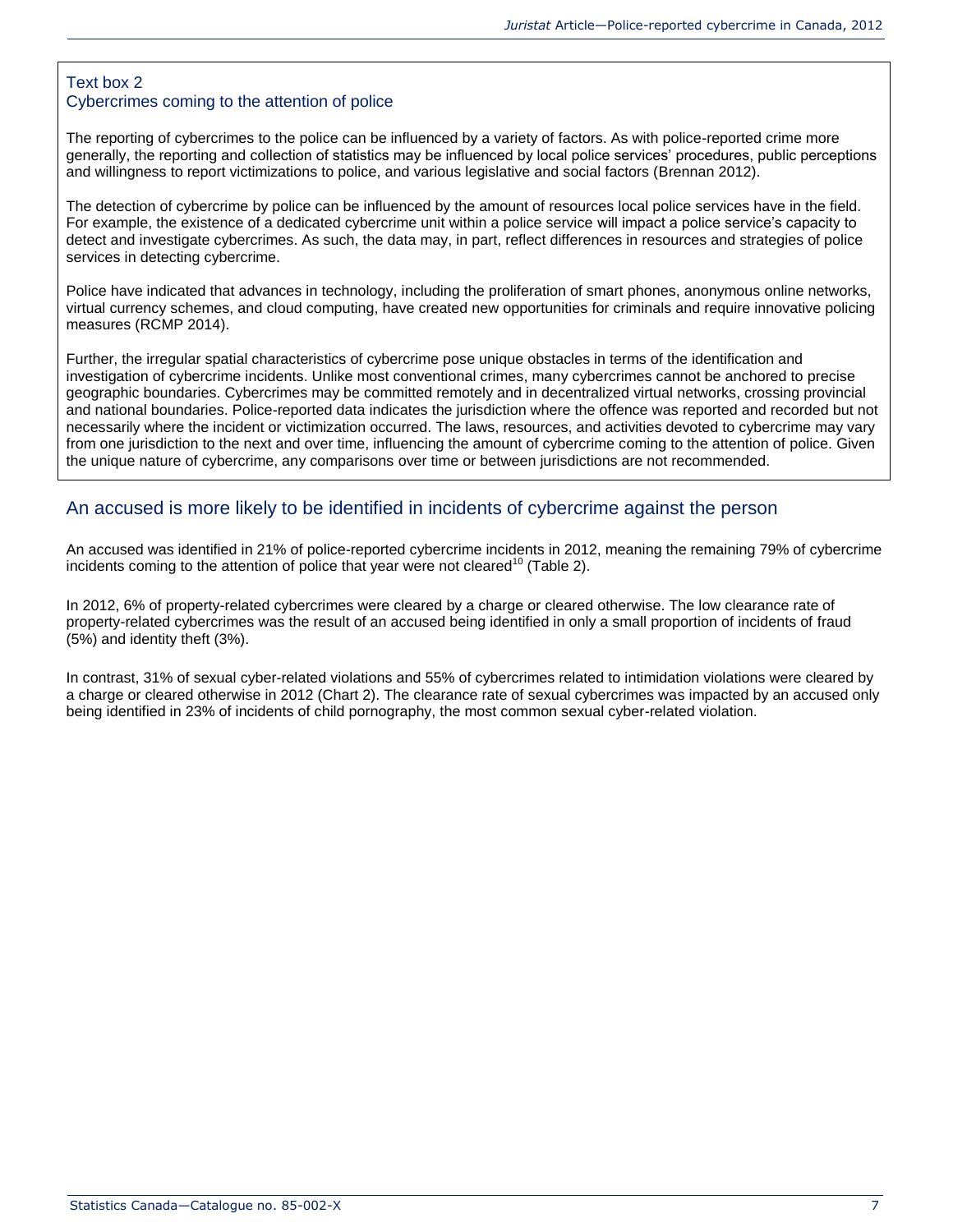### Chart 2

### Police-reported cybercrime, by violation type and clearance status, selected police services, 2012

percent



Note: This chart reflects data reported by police services covering 80% of the population of Canada. For an incident to be cleared, an accused must be identified and there must be enough evidence to lay a charge in connection with the incident. Incidents may be cleared by charge or processed by other means (i.e. cleared otherwise). Sexual violations include sexual violations against the person and child pornography related offences. Intimidation violations include violations against the person involving the threat of violence. The category Property violations includes fraud, identity theft, identity fraud, mischief and trafficking stolen goods. The category Other Criminal Code violations includes offences such as corrupting morals, indecent acts, and offences against the person and reputation. A small number of incidents categorized as other violent violations are excluded from this chart. See Table 1 for a list of offences in each violation type category.

Source: Statistics Canada, Canadian Centre for Justice Statistics, Incident-based Uniform Crime Reporting Survey.

Compared to intimidation violations, sexual cybercrimes were more frequently cleared by the laying of a charge (25% versus 18%). This was the result of numerous intimidation violations, particularly uttering threats and criminal harassment, being cleared by means other than the laying of a charge. For these violations, accused were often not charged at the discretion of the police service or in cases where the complainant declined to lay charges for the incident.

### The majority of accused of police-reported cybercrimes are men

In 2012, police identified 2,051 individuals accused of cybercrime incidents [\(Table 3\)](http://wwwstaging.statcan.gc.ca/pub/85-002-x/2014001/article/14093/tbl/tbl03-eng.htm). The majority (76%) of these accused were men, with adult men between the ages of 18 and 34 accounting for 37% of all persons accused of a police-reported cybercrime that year. The tendency for those accused of cybercrimes to be male was especially pronounced for violations of a sexual nature, where males accounted for 94% of accused identified by police.

Accused identified by police in connection with intimidation violations tended to young, whereas those accused of cybercrimes of a sexual nature tended to be somewhat older (Chart 3). More than one-quarter (28%) of those accused of intimidation violations were under the age of 18, with the proportion of accused declining with increasing age. In contrast, the largest proportion (22%) of accused of sexual cybercrimes were aged 25 to 34, and 16% of accused identified in connection with incidents of child pornography, the most common sexual cyber-related violation, were aged 55 years or older.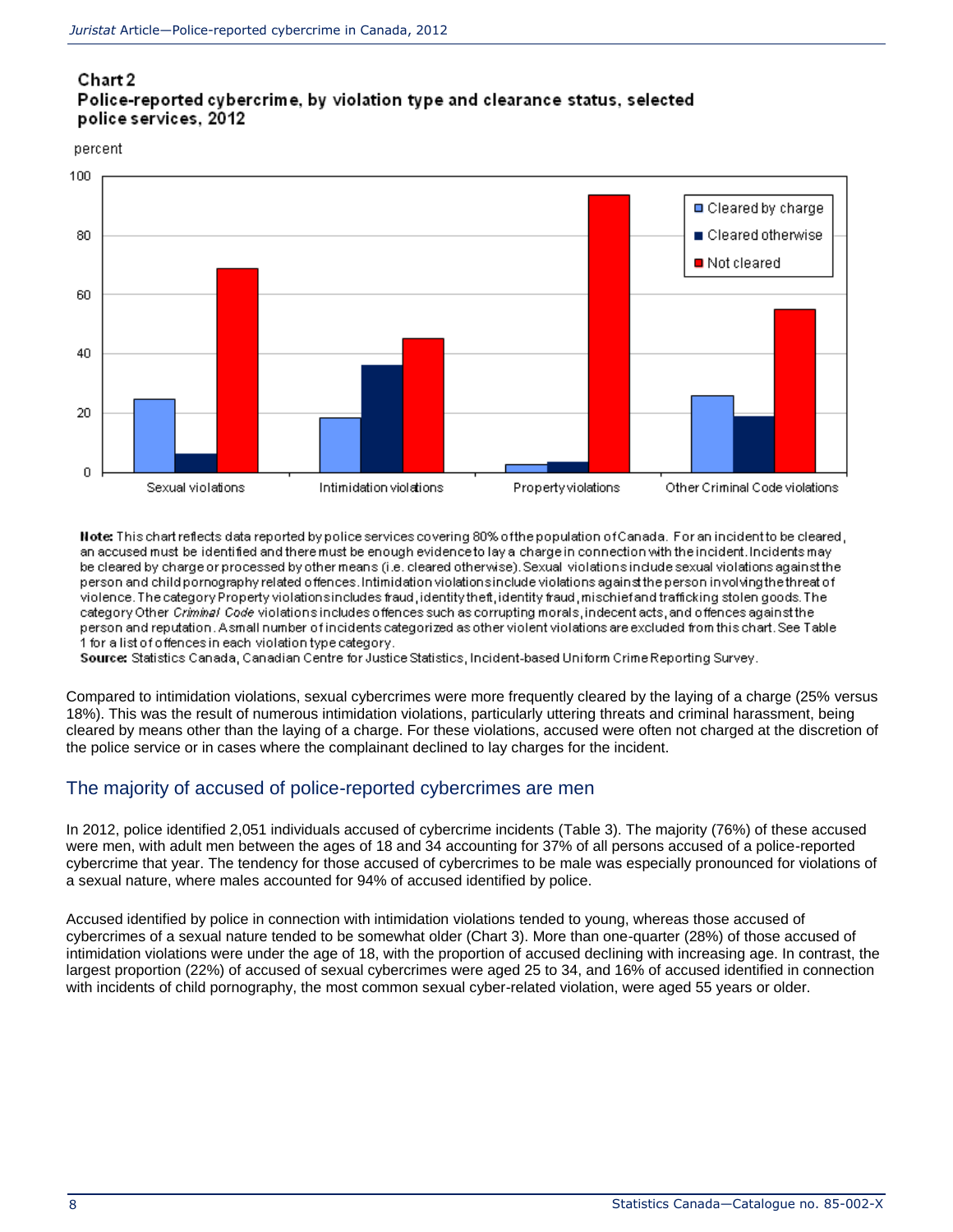### Chart 3 Age distribution of persons accused of a cyber-related violation against the person, by sexual violations and intimidation violations, selected police services, 2012

percent



#### Age group

Note: This chart reflects data reported by police services covering 80% of the population of Canada. Accused counts are based upon the cyber-related violation within the incident. Sexual violations indude sexual violations against the person and child pornography related offences. Intimidation violations include violations against the person involving the threat of violence. Accused records with unknown age or sex are excluded. See Table 1 for a list of offences in each violation type category. Source: Statistics Canada, Canadian Centre for Justice Statistics, Incident-based Uniform Crime Reporting Survey.

Those accused of cybercrimes against property were more likely to be aged 18 years or older, with adult males and adult females accounting for 67% and 24% of accused respectively. Approximately four in ten (41%) accused identified by police in connection with a property-related cybercrime were between the ages of 25 and 34.

### Text box 3

#### A small number of police-reported cybercrimes are committed in conjunction with a more serious violation

A criminal incident may be comprised of multiple violations of the law. When reporting data to the Uniform Crime Reporting Survey, police can include up to four violations in an incident. Generally, where an incident is composed of multiple criminal violations, it is categorized by the most serious violation in the incident according to standard survey rules. However, for the purposes of analyzing cybercrime data, one violation within the incident was determined to be the cyber-related violation. The most serious violation and the cyber-related violation are not necessarily the same. While the analysis of incidents in this *Juristat* is based on the cyber-related violation, this text box provides some insight into those incidents that also comprised a more serious violation.

In 2012, the cyber-related violation and the most serious violation in the incident were the same for almost all cybercrime incidents (99%). The remaining 1% represented 110 incidents of cybercrime where the cyber-related violation was not the most serious violation in the incident.

In 2012, there were 71 incidents of cybercrime (involving 87 victims) where there was also a sexual assault or sexual interference offence in the incident and 26 incidents (involving 30 victims) that involved a physical assault.

The presence of a more serious violent offence within an incident was notable for several types of cyber-related violations. In 2012, 20 of the 67 incidents where the cyber-related violation was invitation to sexual touching also included the more serious violation of sexual assault or sexual interference within the incident. Similarly, of the 543 incidents where the cyberrelated violation was luring a child via a computer, 33 of those incidents also involved the more serious violations of sexual assault or sexual interference.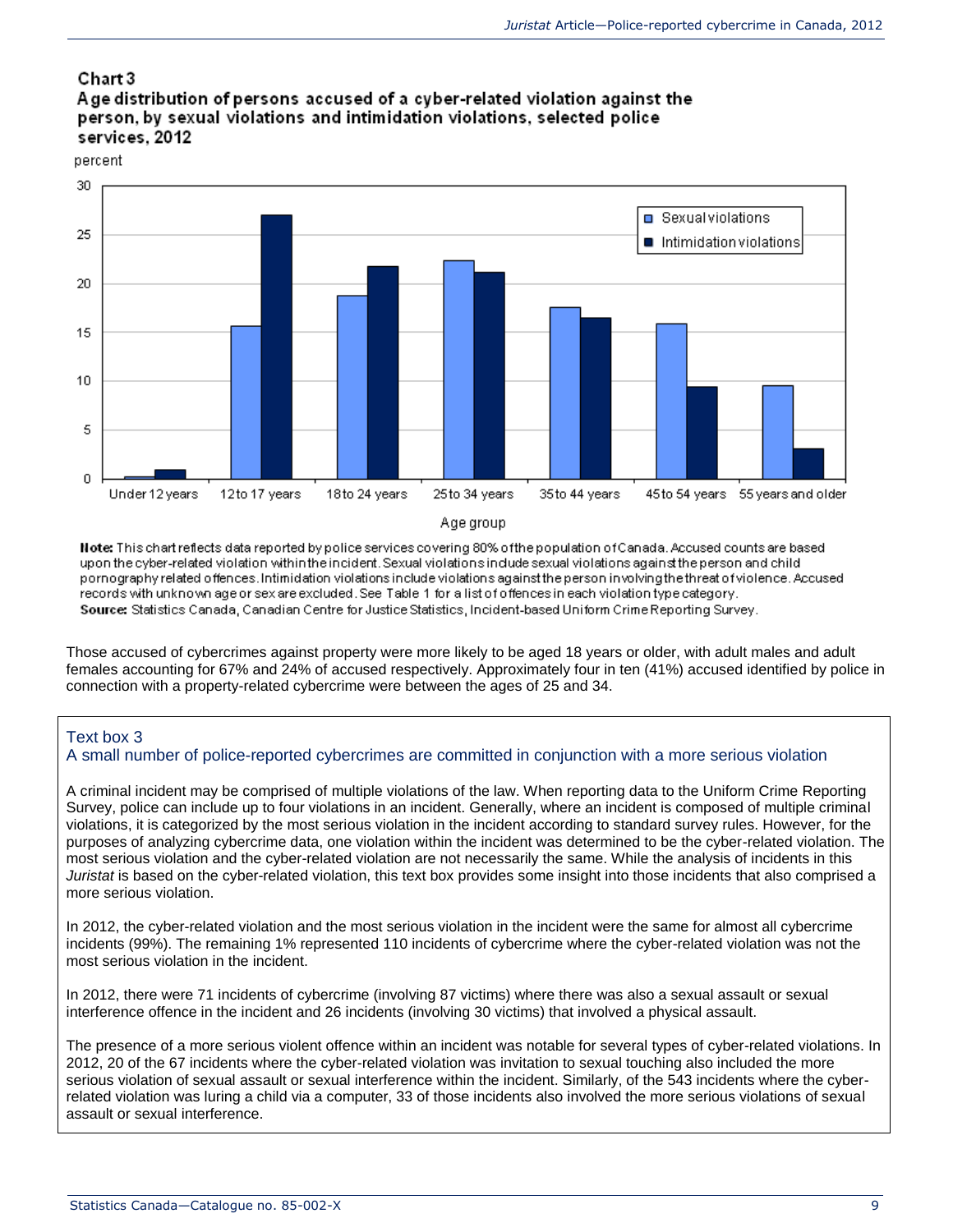### Text box 3 continued

#### A small number of police-reported cybercrimes are committed in conjunction with a more serious violation

For cybercrimes related to intimidation violations, 17 of the 759 incidents of uttering threats and 12 of the 560 incidents of criminal harassment involved a more serious violent violation within the incident, including sexual assault, physical assault, and forcible confinement.

An accused was more likely to be identified in cybercrime incidents that were associated with a more serious violation. In 2012, 82% of cybercrime incidents that involved a more serious violation than the cyber-related violation were cleared by charge, while 8% were cleared otherwise. Incidents of cybercrime that included a more serious violent violation within the incident, such as sexual assault or physical assault, were also more likely to involve an accused who was known to the victim. Victims of sexual assaults or sexual interference associated with a cybercrime were most commonly victimized by a friend or acquaintance (56%), whereas victims of physical assaults associated with a cybercrime were most commonly victimized by a current or former intimate partner (55%).

### A majority of identified victims of violent incidents involving cybercrime are female

In 2012, police identified 2,070 victims of violent incidents involving a cyber-related violation<sup>11</sup> [\(Table 4\)](http://wwwstaging.statcan.gc.ca/pub/85-002-x/2014001/article/14093/tbl/tbl04-eng.htm). This includes 468 victims of sexual violations and 1,602 victims of non-sexual violent violations.<sup>12</sup>

Just over two-thirds (69%) of victims associated with incidents of cybercrime were female. Females accounted for 84% of victims of sexual violations associated with a cybercrime and 65% of those involving non-sexual violent violations.

### Victims of violent incidents involving a cybercrime tend to be young

Victims of police-reported cybercrime are generally young. Overall, 42% of victims of cybercrime identified by police were aged 17 and under, while an additional 17% of victims were aged 18 to 24.

The prevalence of victims under the age of 18 was especially pronounced for violations of a sexual nature (Chart 4). In 2012, 96% of these victims were aged 17 and under, including 10% of victims under the age of 12. Common sexual cyber-related violations, notably invitation to sexual touching, and luring a child via computer, are sexual violations that expressly target child victims.

Previous analysis of police-reported crime in Canada has found that youth account for a disproportionate number of victims of sexual offences. In 2012, children and youth accounted for 55% of victims of all police-reported sexual offences while only accounting for 20% of the population of Canada [\(Cotter and Beaupré 2014\)](http://wwwstaging.statcan.gc.ca/pub/85-002-x/2014001/article/14093-eng.htm#r5).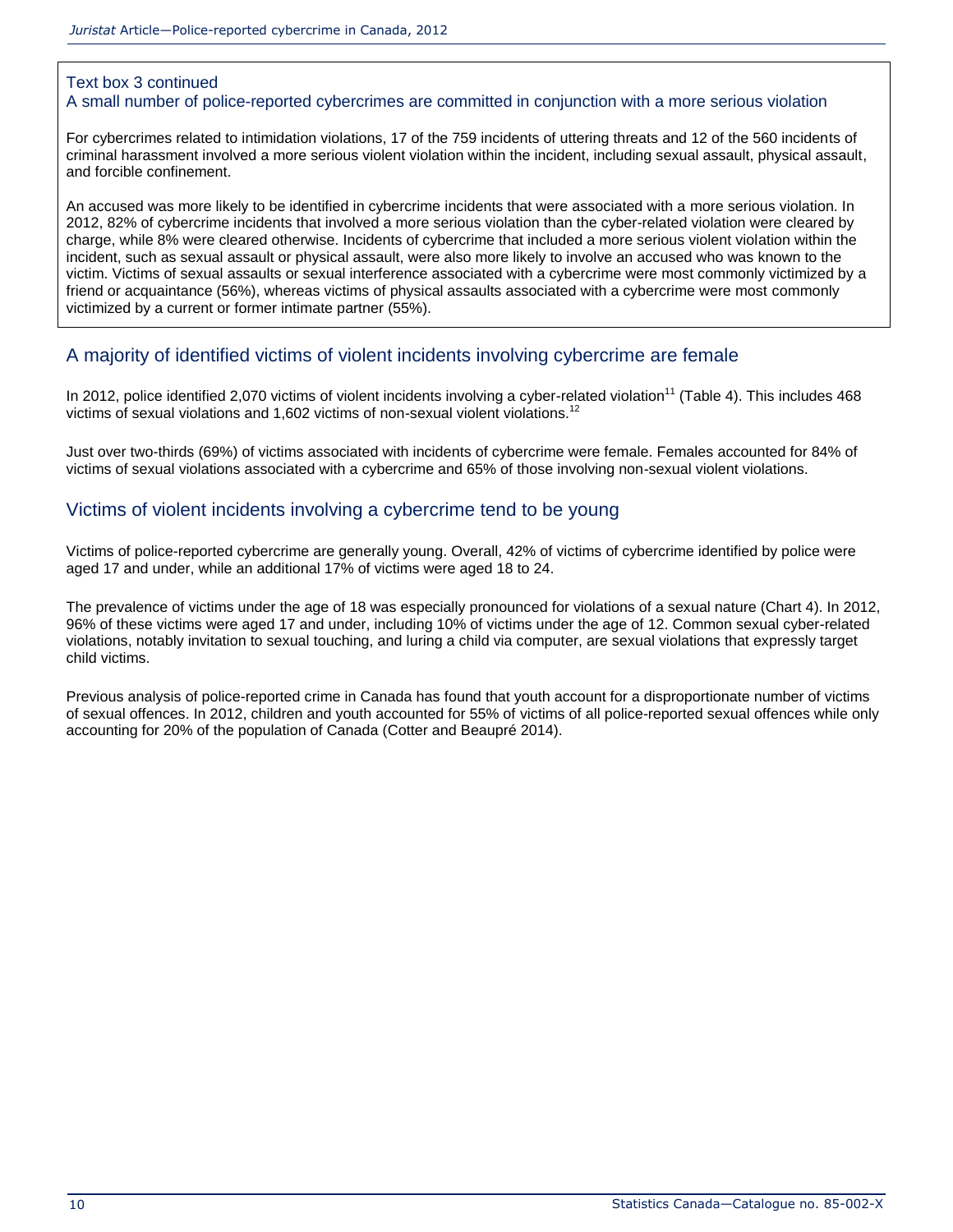### Chart 4

### Age distribution of victims of violent violations associated with a cybercrime, by sexual violations and non-sexual violent violations, selected police services, 2012

#### percent



#### Age group

Note: This chart reflects data reported by police services covering 80% of the population of Canada. Victim counts are based on the violation against the victim. Sexual violations include sexual violations against the person for which victim information is collected. Non-sexual violent violations include assaults, violations involving the threat of violence, and other violent violations. Mictim records with unknown age or sex are excluded. See Table 5 for a list of offences in each violation type category. Source: Statistics Canada, Canadian Centre for Justice Statistics, Incident-based Uniform Crime Reporting Survey.

Relative to violent sexual offences, victims of non-sexual violent violations associated with a cybercrime tended to be somewhat older. Approximately one quarter (26%) of victims were aged 17 or under, while the remaining 74% were aged 18 years or older.

### Victims of violent violations associated with a cybercrime generally know the accused

Almost three-quarters (73%) of victims of violent violations associated with a police-reported cybercrime knew the accused [\(Table 5\)](http://wwwstaging.statcan.gc.ca/pub/85-002-x/2014001/article/14093/tbl/tbl05-eng.htm). In a majority of incidents, the accused was known to the victim as a friend or acquaintance (45%), a current or former intimate partner (24%), or a family member (5%). For just over one-quarter (27%) of victims the accused was not known to the victim.<sup>13</sup>

Relative to non-sexual violent violations, victims of sexual violations associated with a cybercrime were less likely to know the accused. About six in ten (57%) victims of sexual violations knew the accused, most commonly as a friend or acquaintance (45%). The remaining 43% of victims of sexual violations associated with a cybercrime did not know the accused. The accused was a stranger for the majority (55%) of victims of luring a child via a computer, the most common violent sexual violation associated with cybercrimes.

For incidents of cybercrime involving a non-sexual violent violation, the accused was most likely to be a friend or acquaintance (44%) or a current or former intimate partner (28%). More specifically, victims of criminal harassment had the highest proportion of accused who were identified as a current or former intimate partner (47%), most commonly a former dating partner (32%). Victims of threatening or harassing phone calls were most likely to have been victimized by a friend or acquaintance (44%), while more than half of victims of extortion did not know the accused (60%).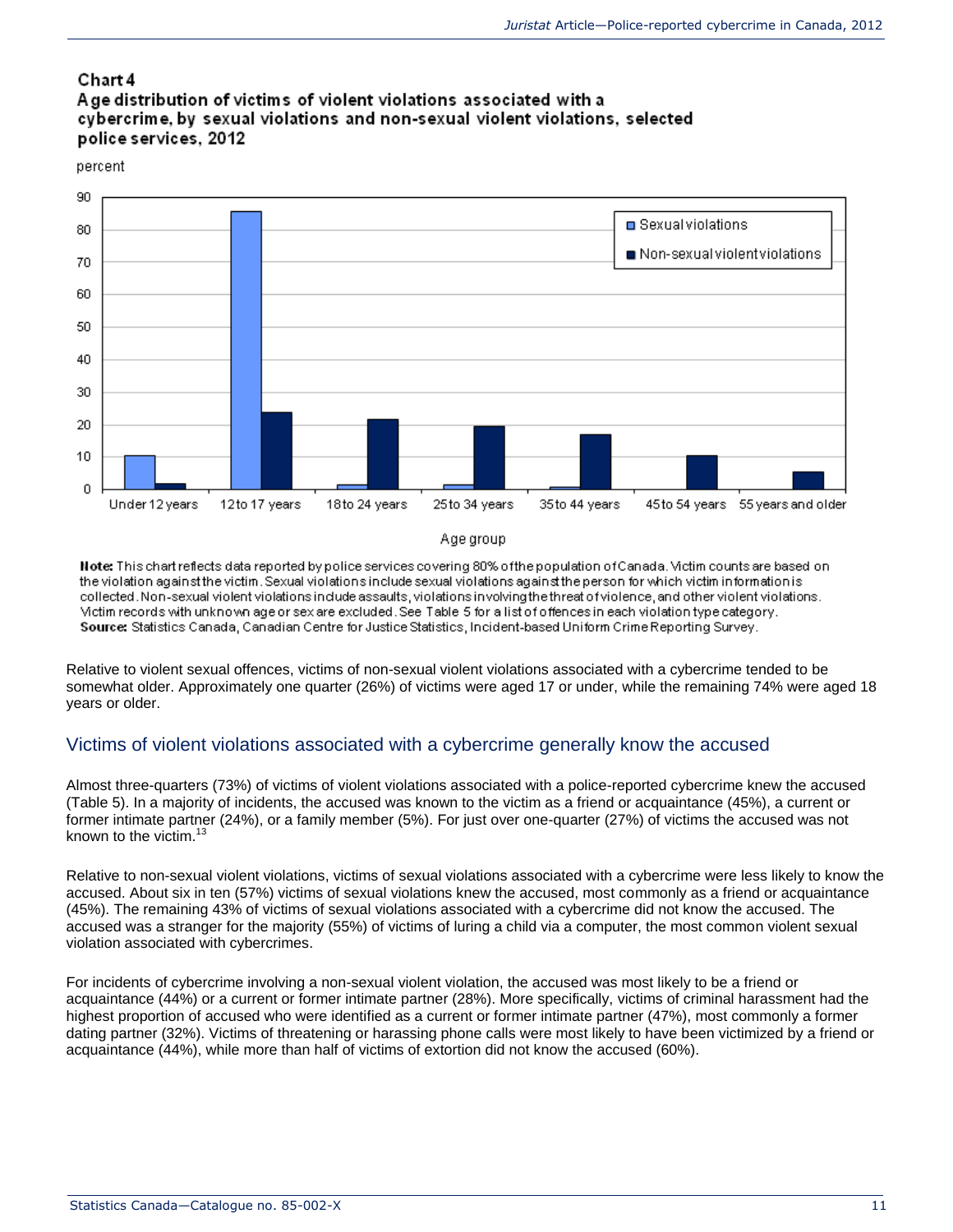### Text box 4 Alternate data sources

Police-reported cybercrime data represent cybercrimes coming to the attention of police and thus are an underestimation of Internet victimization experienced by Canadians. For example, while constituting a significant proportion of police-reported cybercrime, many occurrences of online fraud and identity theft are not reported or do not come to the attention of police [\(Smyth and](http://wwwstaging.statcan.gc.ca/pub/85-002-x/2014001/article/14093-eng.htm#r15) Carleton 2011). According to results from the 2009 General Social Survey on Victimization, 4% of Internet users were the victim of bank fraud during the 12 months preceding the survey [\(Perreault 2011\)](http://wwwstaging.statcan.gc.ca/pub/85-002-x/2014001/article/14093-eng.htm#r11).

Aside from policing and victimization data, several private organizations and public agencies collect and report data on the incidence of cybercrime in Canada. The types of data collected and the methods used vary according to the mandate of the respective agencies and the field in which they operate. In some cases, the information comes directly from what the public reports, while in other cases, the data are collected by surveys of Canadians on their experiences with cybercrime.

In 2013, **Norton** published a research study commissioned by Symantec on the prevalence and financial costs of cybercrime, based on a survey of adult Internet users across 24 countries. The study estimated that 68% of Canadian adult Internet users had experienced cybercrime in their lifetime, while 42% had experienced cybercrime in the 12 months preceding the survey. Additionally, the study estimated that the cost of cybercrime in Canada in the 12 months preceding the survey was approximately \$3 billion US dollars [\(Norton 2013\)](http://wwwstaging.statcan.gc.ca/pub/85-002-x/2014001/article/14093-eng.htm#r9). These findings are corroborated by research conducted by the **Center for Strategic and International Studies** sponsored by Intel Security. According to the research, based on public data and input from government officials, experts, and cybersecurity companies, the annual cost of cybercrime in Canada equated to 0.17% of Canada's Gross Domestic Product [\(Center for Strategic and International Studies 2014\)](http://wwwstaging.statcan.gc.ca/pub/85-002-x/2014001/article/14093-eng.htm#r4).

Targeting the different types of mass marketing (telemarketing) fraud such as spam and identity fraud, the **Canadian Anti-Fraud Centre** collects data based on complaints and calls from victims. These complaints are received by telephone at a national call centre. Formerly known as Phonebusters, this initiative is carried out in collaboration with the RCMP, the Canadian Competition Bureau, and the Ontario Provincial Police, and it reports on the number of complaints received according to the mode of solicitation, such as by the Internet, by telephone or by mail. In 2013 the Canadian Anti-Fraud Centre received approximately 43,000 complaints of mass marketing fraud, representing approximately 12,000 victims with a total reported dollar loss in excess of \$52 million dollars. According to the data, e-mail or the Internet were the methods of solicitation accounting for 56% of total reported dollar loss. Additionally, the Canadian Anti-Fraud Centre identified almost 20,000 victims of identity fraud in 2013, with a total reported dollar loss of approximately \$11 million dollars [\(Canadian Anti-](http://wwwstaging.statcan.gc.ca/pub/85-002-x/2014001/article/14093-eng.htm#r2)[Fraud Centre 2014\)](http://wwwstaging.statcan.gc.ca/pub/85-002-x/2014001/article/14093-eng.htm#r2).

**Cybertip.ca**, which is operated by a charitable organization called the Canadian Centre for Child Protection, receives and analyzes information on the sexual exploitation of children on the Internet. This information comes from tips supplied by the public online and by telephone in connection with offences such as child pornography, child luring and child trafficking. In 2013/2014, there were 24,911 reports to Cybertip.ca concerning the online sexual exploitation of children. Those tips were analyzed and then sent to the appropriate police agency or child protection agency when there was reason to believe that a criminal incident had occurred [\(Cybertip.ca 2014\)](http://wwwstaging.statcan.gc.ca/pub/85-002-x/2014001/article/14093-eng.htm#r6).

### Self-reported cyber-bullying

As with crime in general, one of the limitations of police-reported cybercrime data is that not all cybercrimes come to the attention of police. In 2009, the General Social Survey (GSS) collected information on persons who reported having been victimized on the Internet, irrespective of whether or not the victimization came to the attention of police. These data complement police-based data in estimating the prevalence of Internet victimization in Canada.<sup>14</sup>

Using results from the 2009 GSS on Victimization, the following section takes a closer look at the characteristics of selfreported victims of cyber-bullying, as well as the protective measures and precautions that those who have experienced cyber-bullying have taken in their daily lives (see Text box 5).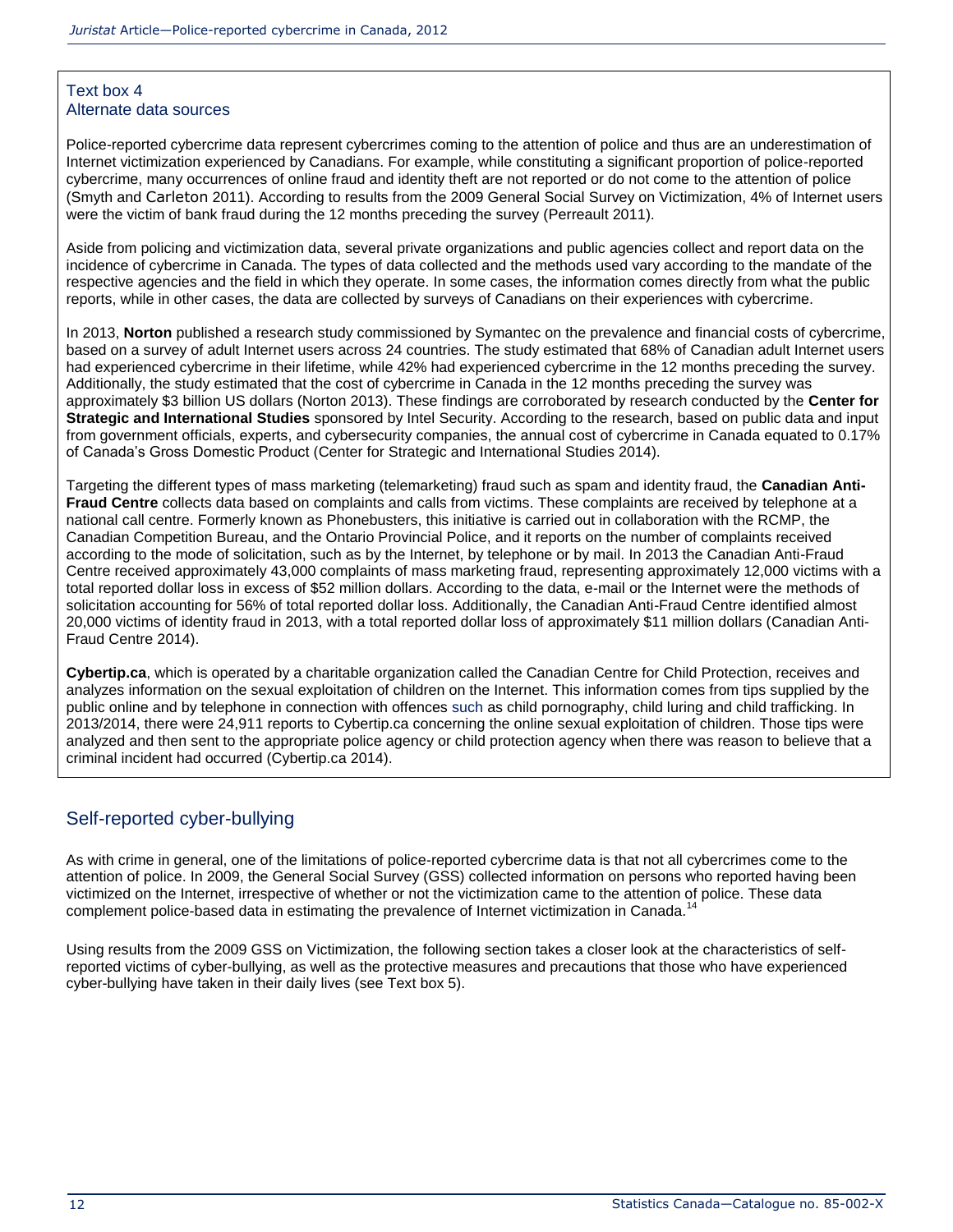#### Text box 5 Defining self-reported victimization on the Internet

The following definitions are derived from the questions asked to Canadians aged 15 and over in the 2009 General Social Survey (GSS). It is important to note that data obtained from these questions are based on people's perceptions and should not be compared with police-reported data.

**Cyber-bullying**: The GSS asked Canadians if they had ever previously received threatening or aggressive messages; been the target of hate comments spread through e-mails, instant messages, or postings on Internet sites; or threatening e-mails using the victim's identity.

**Protective measures**: In the GSS, persons aged 15 and over were asked whether they had taken one or more of the following steps to protect their safety or their property against criminal acts during the 12 months preceding the survey: changed their routine or activities or avoided certain people or places; installed new locks or security bars; installed motion detector lights; taken a self-defence course; obtained a dog; obtained a firearm; and changed residence or moved.

**Precautions in daily life**: The GSS also asked Canadians about the precautions that they were taking in their daily lives. Unlike protective measures, precautions taken do not have a specific reference period. These can be new habits, adopted in the last few months, or habits formed many years ago. The precautions are the following: carry something to defend yourself or alert other people; when alone and returning to a parked car, check the back seat for intruders before getting into the car; plan your route with safety in mind; stay at home at night because you are afraid to go out alone; lock windows and doors at home; rather than walk, use your car, a taxi or public transportation for your personal safety.

**Internet users**: For the purposes of this article, Internet users are those who reported using the Internet in the 12 months prior to the survey.

#### Adolescents were the most likely to report being the target of cyber-bullying

In 2009, approximately 1.75 million Canadians aged 15 and over reported that they had been cyber-bullied. This represented 8% of Internet users aged 15 and over. Nearly one in five (19%) youth<sup>15</sup> aged 15 to 17 reported they had been a victim of cyber-bullying, while this was the case for 17% of young adults aged 18 to 24. The proportion fell to 9% for the 25-34 age group and subsequently to 5% or less for age groupings 35 and over [\(Table 6\)](http://wwwstaging.statcan.gc.ca/pub/85-002-x/2014001/article/14093/tbl/tbl06-eng.htm).

#### Users of social networking sites were more likely to report being cyber-bullied

Social networking sites such as Facebook and MySpace are major platforms for social exchanges. The use of such social networking platforms is also associated with an elevated risk of being the target of cyber-bullying. In 2009, according to GSS data, 12% of users of social networking sites aged 15 and over reported being a victim of cyber-bullying, while this was the case for 3% of those not engaged in social networking. Among users of online chat rooms, 15% reported having been a victim of cyber-bullying, more than twice the proportion of those who did not use these forums (5%).

While the use of social networking sites is especially prevalent among young people, users of social networking sites were consistently at a greater risk of experiencing cyber-bullying regardless of age. In effect, 19% of users of social networking sites between the ages of 18 and 24 reported having been a victim of cyber-bullying, compared to 9% of those who did not engage in social networking. Among those aged 45 to 54, 8% of users of social networking sites reported being cyber-bullied, compared to 3% among those who did not use these websites.

#### One in five victims of cyber-bullying also reported being the target of a violent crime

Results from the 2009 GSS indicate that online victimization was associated with an increased incidence of violent victimization. In 2009, 11% of Internet users aged 15 and over who reported being cyber-bullied also reported receiving threats of a physical attack and 21% reported being the victim of at least one violent crime in the 12 months preceding the survey. By comparison, among non-victims of cyber-bullying, 6% reported being the victim of at least one violent crime. This difference was especially pronounced among youth. The proportion of victims of cyber-bullying aged 15 to 17 who were also the victim of a violent crime was 32%. In comparison, this was the case for 12% of respondents in this age group who did not report having experienced cyber-bullying. Among those aged 18 to 24, 27% of victims of cyber-bullying also reported being the victim of a violent crime, relative to 12% of those who did not report having been cyber-bullied.

The findings of the GSS do not indicate if those accused of committing violent crimes are those who engage in acts of cyberbullying. Further research is required to examine the relationship between Internet victimization and violent victimization.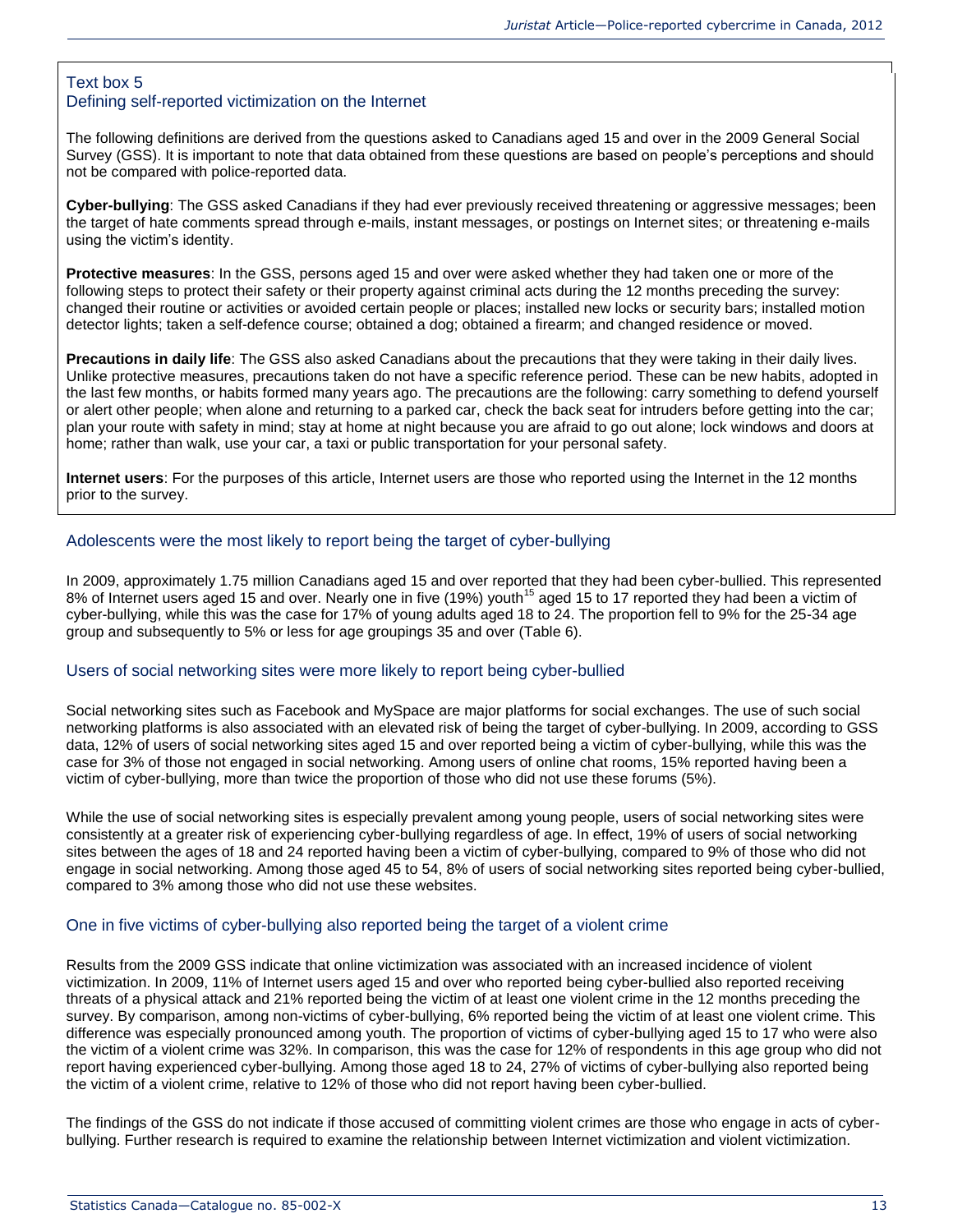#### The majority of victims of cyber-bullying did not report the incident to the police

Less than one in ten (7%) victims of cyber-bullying reported the incident to police according to 2009 GSS data. The incident was reported to police by 8% of female victims of cyber-bullying and 5% of male victims of cyber-bullying. Research has found that younger age groups are less likely to report incidents of victimization to police [\(Perreault and Brennan 2010\)](http://wwwstaging.statcan.gc.ca/pub/85-002-x/2014001/article/14093-eng.htm#r13).

Previous research has found that victims of cyber-bullying are more likely to block messages from the sender, leave the Internet site, or report the situation to their Internet service provider than to report the incident to the police [\(Perreault 2011\)](http://wwwstaging.statcan.gc.ca/pub/85-002-x/2014001/article/14093-eng.htm#r11).

#### More than half of victims of cyber-bullying reported taking protective measures

The 2009 GSS asked survey respondents if they had taken certain protective measures for their personal safety in the 12 months preceding the survey. In all, 59% of persons who were victims of cyber-bullying said that they had taken at least one protective measure [\(Table 7\)](http://wwwstaging.statcan.gc.ca/pub/85-002-x/2014001/article/14093/tbl/tbl07-eng.htm). The percentage was 40% for non-victims of cyber-bullying.<sup>1</sup>

Among persons who reported being a victim of both cyber-bullying and a violent crime, three in four (75%) had taken a protective measure, compared with 54% of Canadians who were victims of cyber-bullying only. For persons who had not been victims of cyber-bullying or a violent crime, this proportion was 39%.

Among the protective measures taken, 47% of all victims of cyber-bullying stated that they had changed their routine or activities, or avoided certain people or places, while 18% reported having installed new locks or security bars. Among nonvictims of cyber-bullying, the corresponding percentages were 28% and 13% respectively.

#### Victims of cyber-bullying reported taking more daily precautions

In addition to new protective measures discussed in the preceding section, the GSS on Victimization also questioned Canadians about certain precautions that could be taken in daily life.<sup>17</sup> Victims of cyber-bullying reported that they were more inclined than non-victims of cyber-bullying to take certain precautions. Among cyber-bullying victims, 28% carried something to defend themselves, compared with 15% of non-victims of cyber-bullying [\(Table 7\)](http://wwwstaging.statcan.gc.ca/pub/85-002-x/2014001/article/14093/tbl/tbl07-eng.htm). More than half (53%) of cyber-bullying victims planned their route with safety in mind, compared with 43% of non-victims of cyber-bullying. Among victims, 14% said they stayed at home because they were afraid, compared with 8% of those who did not experience cyber-bullying.

Victims of cyber-bullying who also reported being victims of at least one violent crime were more likely than those who were not victims of a violent crime to take more precautions. Among cyber-bullying victims who were also victims of violent crime, 47% had taken at least four precautions, compared with 32% of persons who reported being victims of Internet bullying only.

In general, women were more likely than men to take daily precautions. According to GSS data, 49% of female victims of online bullying said they took at least four precautions, 12 percentage points higher than for females who were not victims of cyber-bullying (37%). For men, 20% of victims of cyber-bullying reported taking at least four safety precautions, compared with 11% of males who were not victims of cyber-bullying.

#### Victims of cyber-bullying report higher stress levels than non-victims

Victims of cyber-bullying were more likely to report higher levels of stress in their daily lives than non-victims. In 2009, more than one-third (36%) of victims reported that their days were quite a bit stressful or extremely stressful, compared with 24% of those who were not victims of cyber-bullying.

In general, females were more likely than males to report higher levels of stress. Regardless of their gender, cyber-bullying victims were more likely to report that their days were quite a bit or extremely stressful. This was the case for 39% of female victims, compared with 26% of non-victims. Among male victims of cyber-bullying, 32% reported that their days were quite a bit or extremely stressful, while the proportion was 23% for non-victims.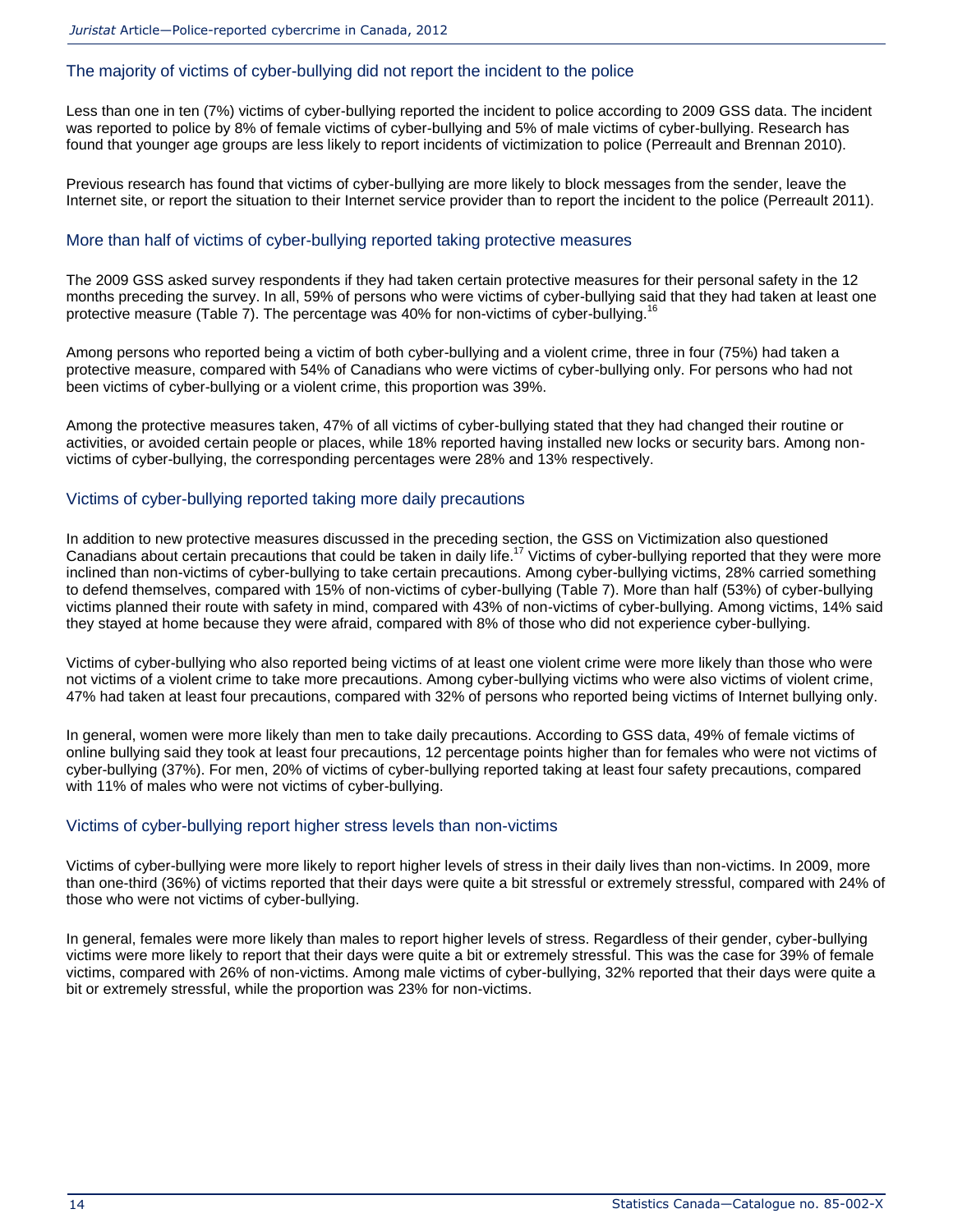### **Summary**

In 2012, police services covering 80% of the Canadian population reported 9,084 incidents of cybercrime. The most common type of cybercrime was fraud, accounting for more than half (54%) of all police-reported cybercrimes in 2012. Intimidation violations, composed of violations involving the threat of violence, accounted for 20% of police-reported cybercrimes in 2012, while 16% of cybercrimes involved a sexual cyber-related violation.

In 2012, an accused was identified in 6% of property-related cybercrimes, 31% of sexual cyber-related violations, and 55% of cybercrimes related to intimidation violations. Compared to intimidation violations, sexual violations were more frequently cleared by the laying of a charge (25% versus 18%).

The majority (76%) of accused identified by police in 2012 were men. This finding was especially pronounced for violations of a sexual nature, where males accounted for 94% of accused identified by police.

In 2012, police identified 2,070 victims of violent incidents involving a cybercrime. Females accounted for the majority of victims of violent incidents associated with a cybercrime (69%), particularly when incidents involved a sexual violation (84%).

Victims of cybercrime identified by police tend to be young. In 2012, 42% of victims of police-reported cybercrime were under the age of 18. Almost all (96%) victims of sexual violations associated with a cybercrime were under the age of 18, including 10% of victims under the age of 12.

The majority of victims (73%) knew the accused. Victims of sexual violations involving a cybercrime were less likely to know the accused (57%) relative to victims of non-sexual violent violations (77%).

According to the 2009 General Social Survey, approximately 1.75 million persons aged 15 and over reported that they had been cyber-bullied. This represented 8% of Internet users aged 15 and over. Less than one in ten (7%) victims of cyberbullying reported the incident to police.

### Survey Descriptions

#### **Uniform Crime Reporting Survey**

This report uses data from the Incident-based Uniform Crime Reporting Survey (UCR2). The UCR2 is a microdata survey that captures detailed information on crimes reported to and substantiated by police, including the characteristics of victims, accused persons, and incidents. In response to changing information needs, the survey was modified in 2005 (UCR2.2) to enable the collection of criminal incidents related to hate crime, organized crime, and cybercrime.

The UCR 2.2 Survey collects information on incidents involving cyber-related violations. Incidents of crime may comprise multiple violations of the law. In 2012, there were 9,084 criminal incidents that included a violation that was identified as a cybercrime. For 8,974 (99%) of these incidents, the cyber-related violation was the most serious violation in the incident.

Data on police-reported cybercrime were available for police services representing 80% of the population of Canada. Data from Saint John, Québec, Toronto, Calgary, and the Ontario Provincial Police were not available and thus were not included in the present analysis.

#### **General Social Survey on Victimization**

In 2009, Statistics Canada conducted the victimization cycle of the General Social Survey (GSS) for the fifth time. Previous cycles were conducted in 1988, 1993, 1999 and 2004. The objectives of the survey are to provide estimates of Canadians' personal experiences of eight offence types, examine risk factors associated with victimization, examine rates of reporting to police, measure the nature and extent of spousal violence, measure fear of crime and examine public perceptions of crime and the criminal justice system. For the first time in 2009, the GSS also collected information on Canadians' experiences with victimization on the Internet, namely with Internet fraud, cyber-bullying, and problems making online purchases.

The target population included all persons 15 years and older in the 10 Canadian provinces, excluding full-time residents of institutions. Households were selected by telephone sampling using a random digit dialling method. Households that had no telephone or used a cell phone only were excluded. These two groups combined represented approximately 9% of the target population (Residential Telephone Service Survey, December 2008). Therefore, the coverage for 2009 was 91%. Data collection took place from February to November 2009 inclusively. From the 31,510 households that were selected for the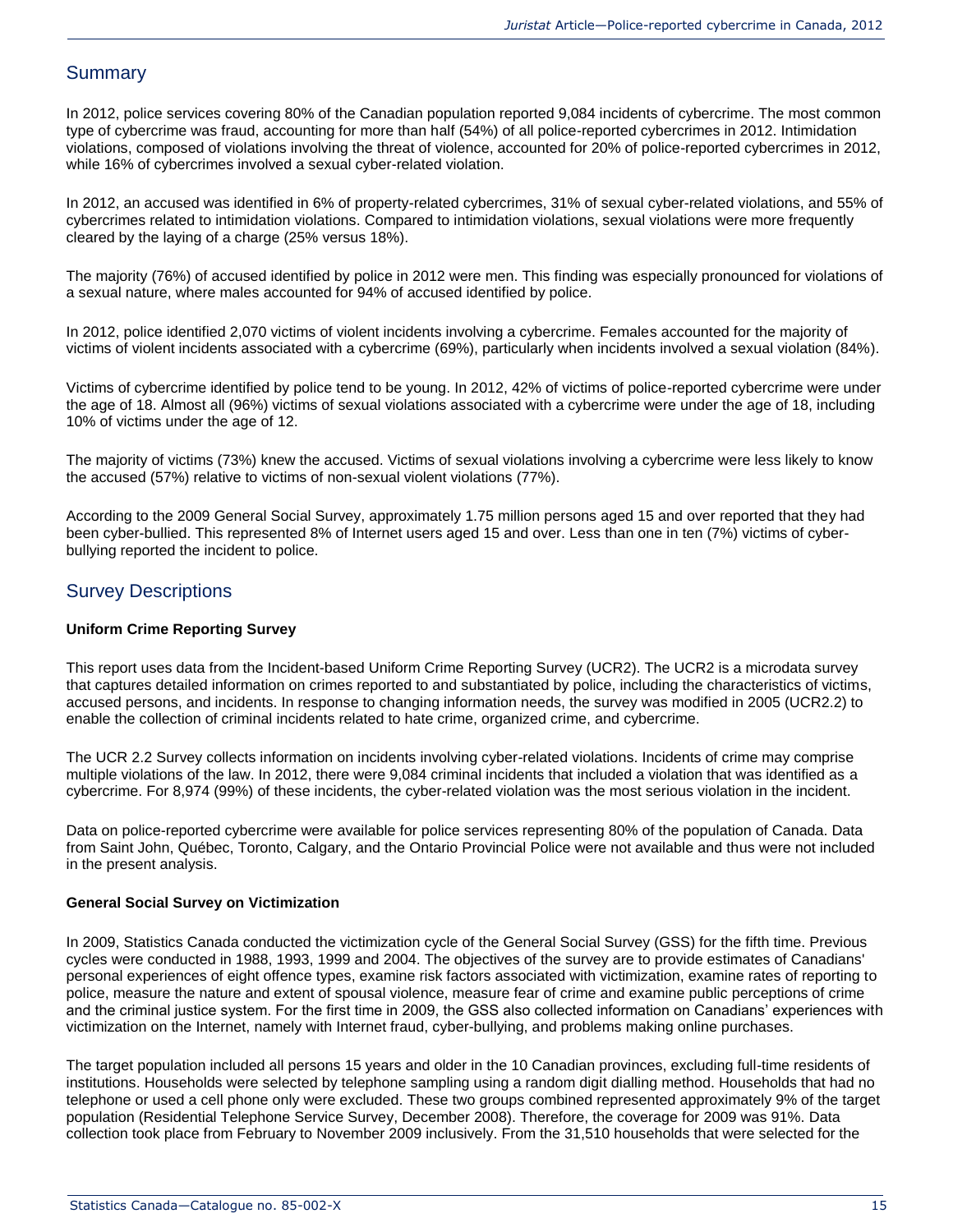GSS Cycle 23 sample, 19,422 usable responses were obtained. This represents a response rate of 61.6%. Each person who responded to the 2009 GSS represented roughly 1,400 people in the Canadian population aged 15 years and over.

### References

Brennan, Shannon. 2012. "Police-reported crime statistics in Canada, 2011." *Juristat*. Statistics Canada Catalogue no. 85- 002-X.

Canadian Anti-Fraud Centre. 2014. "Annual Statistical Report 2013: Mass Marketing Fraud and ID Theft Activities." Canadian Anti-Fraud Centre Criminal Intelligence Analytical Unit. https://www.antifraudcentrecentreantifraude.ca/english/documents/Annual%202013%20CAFC.pdf (accessed September 8, 2014).

Canadian Centre for Justice Statistics. 2013. *Uniform Crime Reporting Incident-Based Survey Manual.* Unpublished.

Center for Strategic and International Studies. 2014. "Net Losses: Estimating the Global Cost of Cybercrime." Intel Security. http://www.mcafee.com/ca/resources/reports/rp-economics-impact-cybercrime2.pdf (accessed September 8, 2014).

Cotter, Adam and Pascale Beaupré. 2014. "Police-reported sexual offences against children and youth in Canada, 2012." *Juristat*. Statistics Canada Catalogue No. 85-002-X.

Cybertip.ca. 2014. Overall Statistics. [http://www.cybertip.ca/app/en/about#about-our\\_results](http://www.cybertip.ca/app/en/about#about-our_results) (accessed September 8, 2014).

Hotton Mahony, Tina and John Turner. 2012. "Police-reported clearance rates in Canada, 2010." *Juristat*. Statistics Canada Catalogue no. 85-002-X.

Kowalski, Melanie. 2002. "Cyber-Crime: Issues, Data Sources, and Feasibility of Collecting Police-Reported Statistics." Canadian Centre for Justice Statistics. Statistics Canada Catalogue no. 85-558-X.

Norton. (2013). "2013 Norton Report." Symantec. http://www.symantec.com/content/en/us/about/presskits/b-norton-report-2013.en\_ca.pdf (accessed September 8, 2014).

Nuth, Maryke S. 2008. "Taking Advantage of New Technologies: For and Against Crime." *Computer Law and Security Review*. Vol. 24(5).

Perreault, Samuel. 2011. "Self-reported Internet victimization in Canada, 2009." *Juristat*. Statistics Canada Catalogue no. 85- 002-X.

Perreault, Samuel. 2013. "Police-reported crime statistics in Canada, 2012." *Juristat*. Statistics Canada Catalogue no. 85- 002-X.

Perreault, Samuel and Shannon Brennan. 2010. "Criminal victimization in Canada, 2009." *Juristat*. Statistics Canada Catalogue no. 85-002-X.

RCMP. 2014. "Cybercrime: An Overview of Incidents and Issues in Canada." *Royal Canadian Mounted Police*. Catalogue no. PS64-116/2014E-PDF. http://www.rcmp.grc.gc.ca/pubs/cc-report-rapport-cc-eng2.pdf (accessed September 8, 2014).

Smyth, Sara M. and Rebecca Carleton. 2011. "Measuring the Extent of Cyber-Fraud: A Discussion Paper on Potential Methods and Data Sources." Prepared for Research and National Coordination Organized Crime Division, Law Enforcement and Policing Branch, Public Safety Canada, No. 020,catalogue no. PS144/2011E-PDF. [http://publications.gc.ca/collections/collection\\_2011/sp-ps/PS14-4-2011-eng.pdf](http://publications.gc.ca/collections/collection_2011/sp-ps/PS14-4-2011-eng.pdf) (accessed September 8, 2014).

Statistics Canada. 2013. "Individual Internet use and E-commerce, 2012." *The Daily.* [http://www.statcan.gc.ca/daily](http://www.statcan.gc.ca/daily-quotidien/131028/dq131028a-eng.htm)[quotidien/131028/dq131028a-eng.htm](http://www.statcan.gc.ca/daily-quotidien/131028/dq131028a-eng.htm) (accessed September 8, 2014).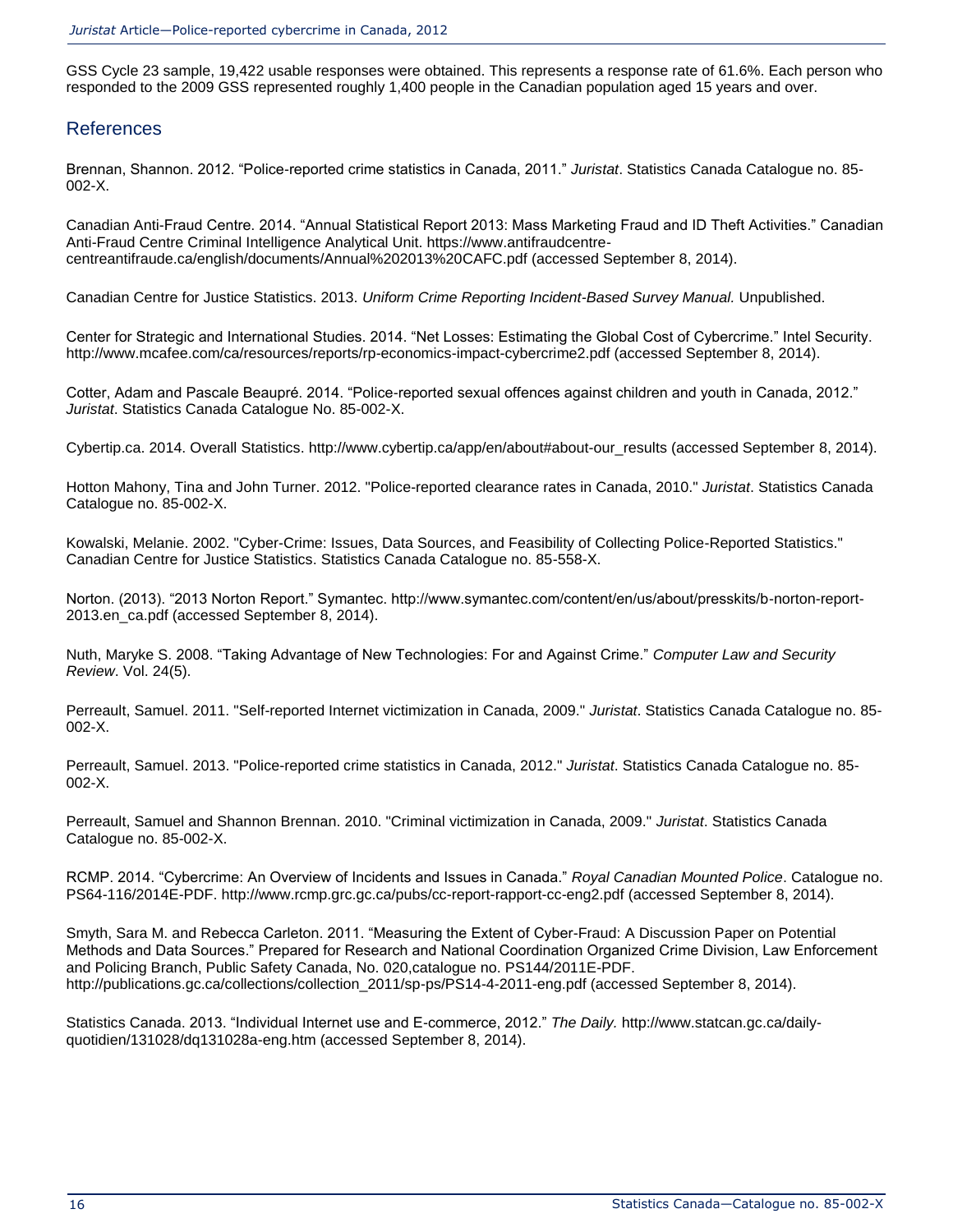### **Notes**

1. The Incident-based Uniform Crime Reporting Survey (UCR2.2) captures detailed information on cybercrimes reported to and substantiated by police. For more information on the UCR2.2 survey, see 'Survey Descriptions.' For more information on the definition of incidents of cybercrime, see Text box 1.

2. For analytical purposes, incidents of cybercrime where the cyber-related violation was a non-*Criminal Code* offence have been excluded from the present report. As a result, 4 incidents of drug trafficking and 13 incidents related to other federal statute offences are excluded from this analysis.

3. Data on police-reported cybercrime were available for police services representing 80% of the population of Canada. Data from Saint John, Québec, Toronto, Calgary, and the Ontario Provincial Police were not available and thus were not included in the present analysis. For more information on the collection of police-reported cybercrime data, see Survey Descriptions.

4. Rate calculations are based on population counts derived from the subset of police services providing cybercrime data to the UCR2.2 survey.

5. The UCR violation '**Fraud'** is an aggregation of several *Criminal Code* offences. A fraud is a criminal act whereby an individual or group of individuals by deceit, falsehood or other fraudulent means, defrauds the public or any person, of any property, money, valuable security, or service. Any fraud that involves the unauthorized use of a computer or the use of a computer or the Internet for illegal means is a cybercrime. Identity fraud and identity theft are distinguished from fraud in the UCR survey.

6. This analysis only considers incidents of cybercrime substantiated by police, and therefore may not reflect all occurrences of online victimization experienced by Canadians. For a discussion of alternate data sources and estimations of cyber-fraud see Text box 4.

7. Violations against the person include sexual violations, intimidation violations, and other violent violations. Violations against the person include violations for which victim information either must be provided or is required if known. For the purposes of this analysis sexual violations include child pornography related offences, for which victim information is not available. For a list of what offences are included in 'sexual violations' and 'intimidation violations' respectively, see Table 1.

8. The UCR violation **'Luring a child/ Agreement or arrangement'** includes two separate *Criminal Code* offences: Luring a child via a computer (section 172.1) and Agreement or arrangement – sexual offence against child (section 172.2). Luring a child via a computer is a hybrid offence that criminalizes communicating with a child by any means of telecommunication to facilitate the commission of a sexual offence against the child. Agreement or arrangement is a hybrid offence that criminalizes agreeing or making an arrangement with a person by means of telecommunication to commit a sexual offence against a child. This offence was enacted in August 2012. For each of these offences, the maximum penalty is 10 years imprisonment if prosecuted by indictment and 18 months if prosecuted by summary conviction. Mandatory minimum penalties of one year apply if prosecuted by indictment and 90 days if prosecuted by summary conviction.

9. Due to the complexity of these cybercrimes, the data likely reflect the number of active or closed investigations for the year rather than the total number of incidents reported to police. The UCR violation "child pornography" includes offences under section 163.1 of the *Criminal Code* which makes it illegal to access, possess, make, print, or distribute child pornography. When the actual victim is not identified, this offence is reported to the Uniform Crime Reporting Survey with the most serious violation being "Child pornography." For the purposes of analyzing incidents of cybercrime, these violations are included with 'sexual violations', which are grouped under cybercrimes against the person. In cases where an actual victim is identified, police will report the most serious offence as sexual assault, sexual exploitation or other sexual violations against children, and child pornography may be reported as a secondary violation.

10. For an incident to be cleared, an accused must be identified and there must be enough evidence to lay a charge in connection with the incident. Incidents may be cleared by charge or processed by other means (i.e. cleared otherwise). Police-reported crime statistics have consistently shown that property related offences are less likely to be cleared as compared to violent violations (Hotton Mahony and Turner 2012).

11. Analysis of victims of police-reported cybercrime is based on victims of violent crimes that included a cyber-related violation within the same incident. Victims are categorized based upon the violation against the victim. The violation against the victim is not necessarily the cyber-related violation in the incident. There may be multiple victims associated with an incident of crime. It is possible that the number of victims analyzed in this report is an underestimation given that detailed victim information may not be available for particular violent violations, including luring a child via a computer, voyeurism, extortion, criminal harassment, and uttering threats. Further, victim information is only available for violent violations and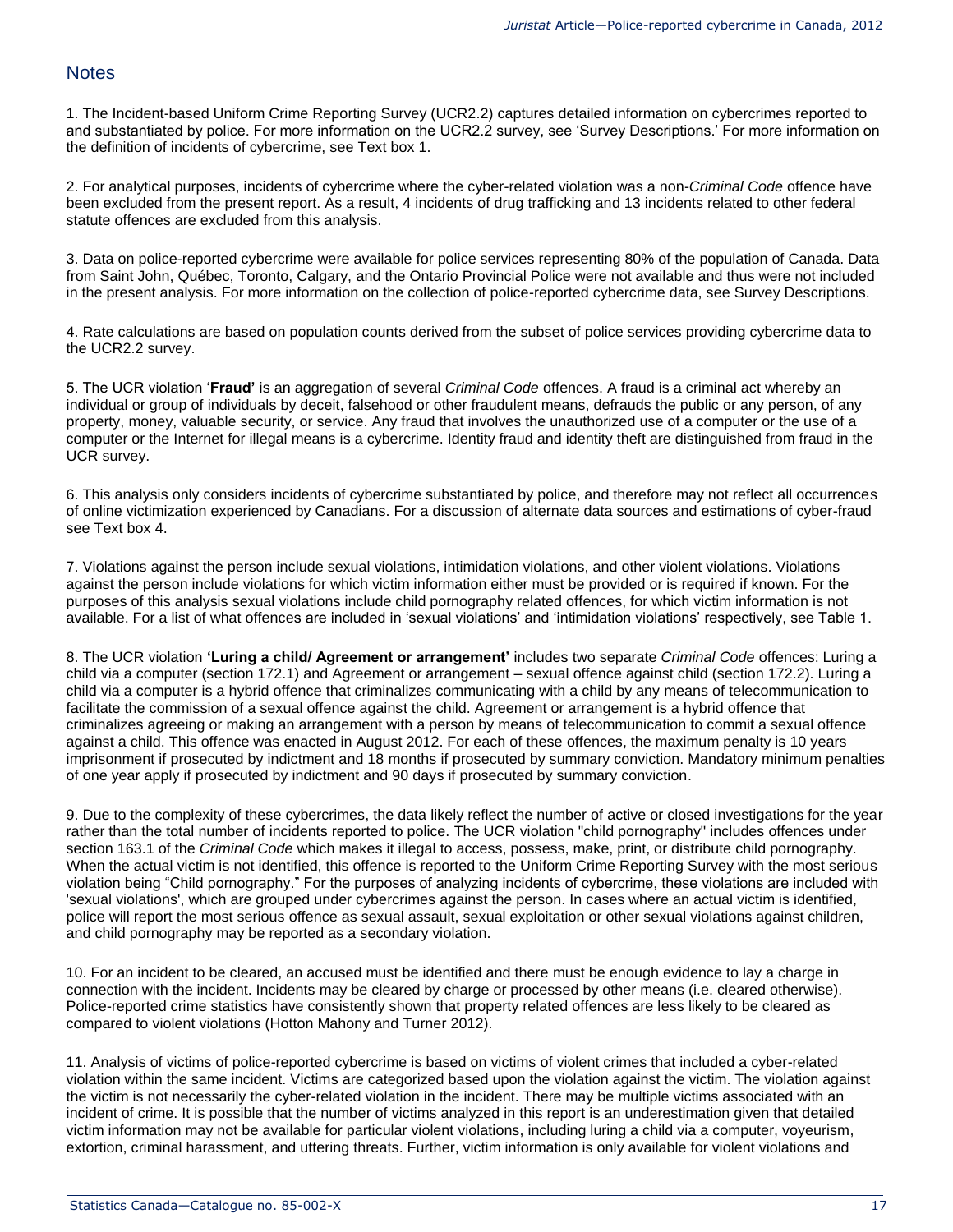therefore persons who were the target of cybercrimes against property, such as fraud, are not considered in the analysis of victims.

12. For the purposes of analyzing victims of violent incidents associated with a cybercrime, the violation against the victim has been categorized as either a violent sexual violation or a non-sexual violent violation. See Table 5 for a list of which violations are included in the respective categories. Violent sexual violations do not include child pornography-related offences, as victim information is not available for this violation. See footnote 9 for an explanation of how child pornography offences are reported to the UCR Survey.

13. The proportion of victims victimized by a stranger may be an underestimation as some victims are not identified by police.

14. The most current data available from the General Social Survey on Victimization are results from 2009. For more analysis of self-reported Internet victimization in Canada based on results from the 2009 GSS, see Perreault, 2011. The GSS on Victimization is conducted every five years, with the 2014 survey cycle currently underway.

15. Previous research indicates that children and youth are at an increased risk of being the victim of cyber-bullying. Adult respondents to the 2009 GSS were asked if any of the children (aged 8 to 17) in their household had been the victim of cyber-bullying. Approximately one in ten adults living in a household that included a child knew of a case of cyber-bullying against at least one of the children in their household (Perreault 2011).

16. These percentages are based on whether or not a person was a victim of cyber-bullying. It is possible that these persons were victims of other types of crime.

17. For a list of daily cautions see Table 7.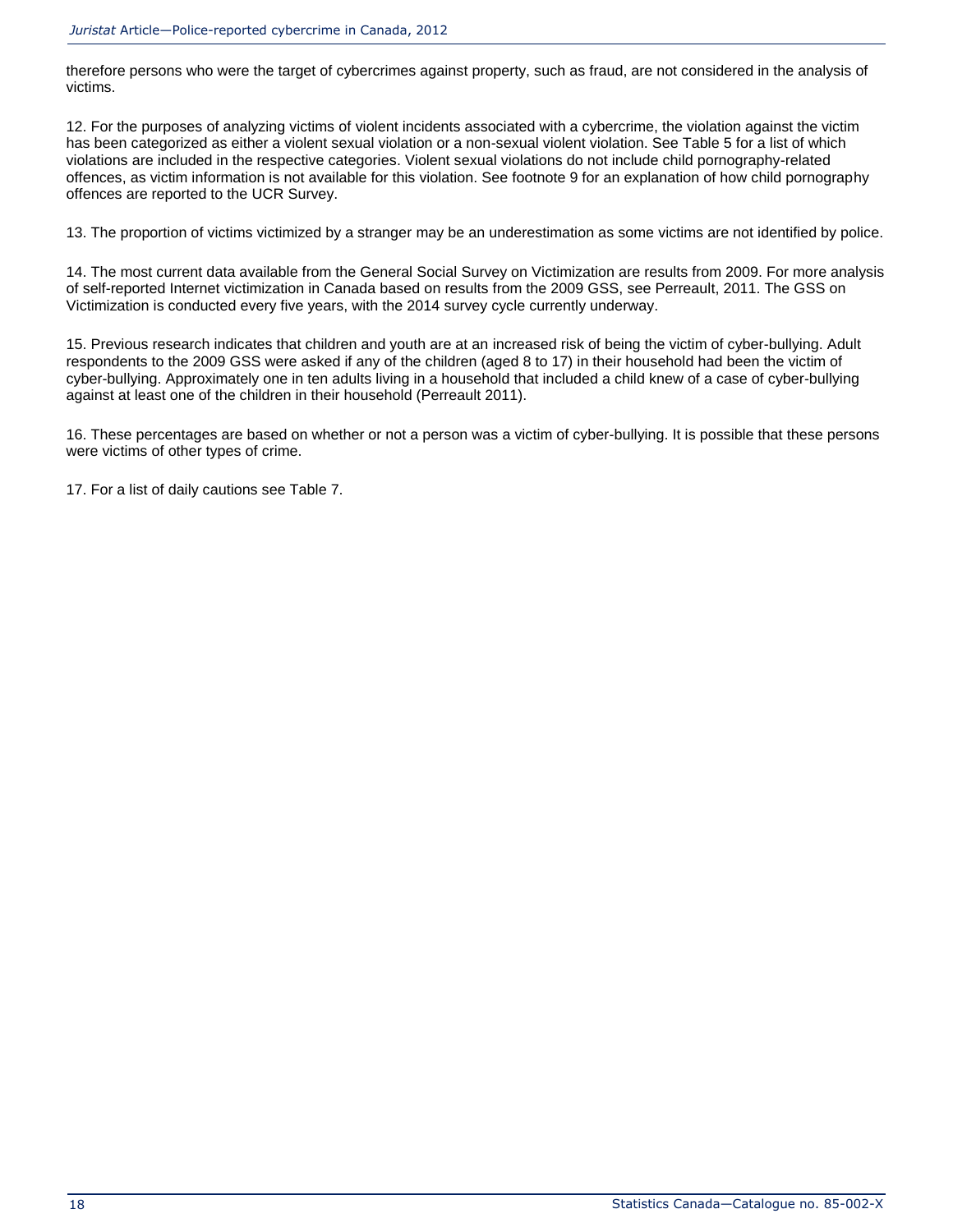### Detailed data tables

#### Table 1

Police-reported cybercrimes, selected police services, 2012

| Cyber-related violation <sup>1</sup>                     | <b>Number</b> | Rate per 100,000 population | Percentage of total |
|----------------------------------------------------------|---------------|-----------------------------|---------------------|
| Total cybercrimes against the person                     | 3,284         | 11.8                        | 36.2                |
| <b>Sexual violations</b>                                 | 1,441         | 5.2                         | 15.9                |
| Invitation to sexual touching                            | 67            | 0.2 <sub>0</sub>            | 0.7                 |
| Sexual exploitation                                      | 10            | 0.0                         | 0.1                 |
| Luring a child/ Agreement or arrangement                 | 543           | 2.0                         | 6.0                 |
| Voyeurism                                                | 11            | 0.0                         | 0.1                 |
| Other sexual violations <sup>2</sup>                     | 5             | 0.0                         | 0.1                 |
| Child pornography <sup>3</sup>                           | 805           | 2.9                         | 8.9                 |
| Intimidation violations                                  | 1,839         | 6.6                         | 20.2                |
| Extortion                                                | 136           | 0.5                         | 1.5                 |
| Intimidation of an individual <sup>4</sup>               |               | 0.0                         | 0.1                 |
| Criminal harassment                                      | 560           | 2.0                         | 6.2                 |
| Threatening or harassing phone calls                     | 377           | 1.4                         | 4.2                 |
| Uttering threats                                         | 759           | 2.7                         | 8.4                 |
| Other violent violations <sup>5</sup>                    | 4             | 0.0                         | 0.0                 |
| Total cybercrimes against property                       | 5,544         | 20.0                        | 61.0                |
| Fraud                                                    | 4,878         | 17.6                        | 53.7                |
| Identity theft                                           | 73            | 0.3                         | 0.8                 |
| Identity fraud                                           | 421           | 1.5                         | 4.6                 |
| <b>Mischief</b>                                          | 170           | 0.6                         | 1.9                 |
| Trafficking stolen goods                                 | 2             | 0.0                         | 0.0                 |
| Total other <i>Criminal Code</i> violations <sup>°</sup> | 256           | 0.9                         | 2.8                 |
| Total - all Criminal Code violations                     | 9,084         | 32.7                        | 100.0               |

1. Counts are based upon the violation in the incident where a computer or the Internet was the target of the crime or the instrument used to commit the crime.

2. Other sexual violations include corrupting children, making sexually explicit material available to children, and bestiality - commit or compel person.

3. Due to the complexity of these cybercrimes, the data likely reflect the number of active or closed investigations for the year rather than the total number of incidents reported to police. The violation "child pornography" includes offences under section 163.1 of the *Criminal Code* which makes it illegal to access, possess, make, print, or distribute child pornography. When the actual victim is not identified, this offence is reported to the Uniform Crime Reporting Survey with the most serious violation being "Child pornography." For the purposes of this analysis, these violations are included with 'sexual violations', which are grouped under cybercrimes against the person. In cases where an actual victim is identified, police will report the most serious violation as sexual assault, sexual exploitation or other sexual violations against children, and child pornography may be reported as a secondary violation.

4. Intimidation of an individual includes intimidation of a justice system participant or journalist and intimidation of a non-justice system participant.

5. Other violent violations include trafficking in persons and other violent violations.

6. Other *Criminal Code* violations include offences such as corrupting morals, indecent acts, offences against the person and reputation, fail to comply with order, and breach of probation.

**Note:** This table reflects data reported by police services covering 80% of the population of Canada. Data from Saint John, Québec City, Toronto, Calgary, and the Ontario Provincial Police were not available and thus were not included in the present analysis.

**Source:** Statistics Canada, Canadian Centre for Justice Statistics, Incident-based Uniform Crime Reporting Survey.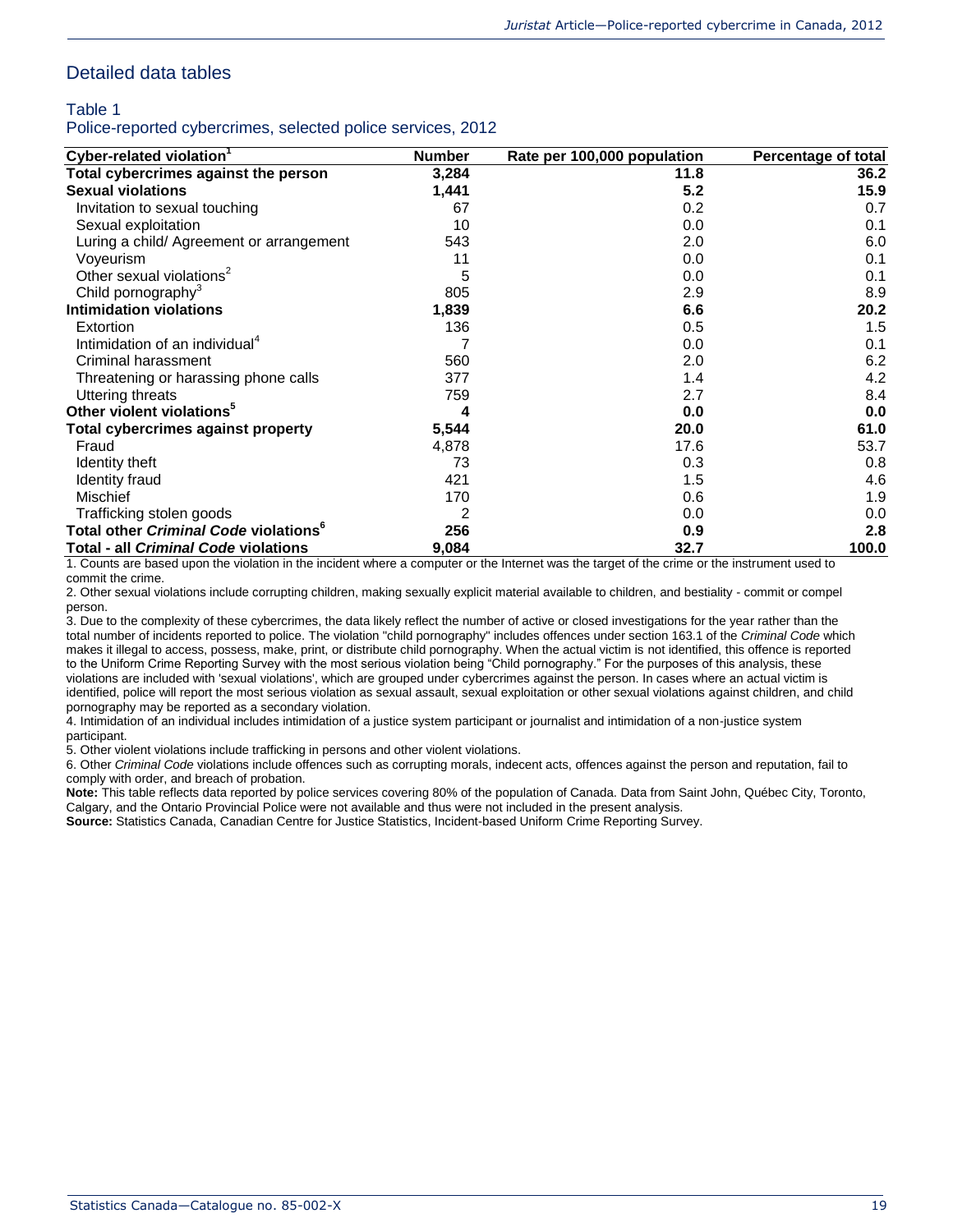### Table 2 Police-reported cybercrimes, by clearance status, selected police services, 2012

|                                            | Cleared by charge |         | <b>Cleared otherwise</b> |         | Not cleared | <b>Total</b> |                         |
|--------------------------------------------|-------------------|---------|--------------------------|---------|-------------|--------------|-------------------------|
| Cyber-related violation <sup>1</sup>       | number            | percent | number                   | percent | number      | percent      | number                  |
| Total cybercrimes against the              |                   |         |                          |         |             |              |                         |
| person                                     | 697               | 21.2    | 762                      | 23.2    | 1,825       | 55.6         | 3,284                   |
| <b>Sexual violations</b>                   | 357               | 24.8    | 92                       | 6.4     | 992         | 68.8         | 1,441                   |
| Invitation to sexual touching              | 53                | 79.1    | 2                        | 3.0     | 12          | 17.9         | 67                      |
| Sexual exploitation                        | 5                 | 50.0    | $\overline{2}$           | 20.0    | 3           | 30.0         | 10                      |
| Luring a child/ Agreement or               |                   |         |                          |         |             |              |                         |
| arrangement                                | 146               | 26.9    | 41                       | 7.6     | 356         | 65.6         | 543                     |
| Voyeurism                                  | 8                 | 72.7    | $\overline{2}$           | 18.2    |             | 9.1          | 11                      |
| Other sexual violations <sup>2</sup>       |                   | 20.0    | $\Omega$                 | 0.0     | 4           | 80.0         | 5                       |
| Child pornography <sup>3</sup>             | 144               | 17.9    | 45                       | 5.6     | 616         | 76.5         | 805                     |
| <b>Intimidation violations</b>             | 339               | 18.4    | 667                      | 36.3    | 833         | 45.3         | 1,839                   |
| Extortion                                  | 23                | 16.9    | 14                       | 10.3    | 99          | 72.8         | 136                     |
| Intimidation of an individual <sup>4</sup> | 1                 | 14.3    | 1                        | 14.3    | 5           | 71.4         | $\overline{7}$          |
| <b>Criminal harassment</b>                 | 200               | 35.7    | 193                      | 34.5    | 167         | 29.8         | 560                     |
| Threatening or harassing phone             |                   |         |                          |         |             |              |                         |
| calls                                      | 9                 | 2.4     | 154                      | 40.8    | 214         | 56.8         | 377                     |
| <b>Uttering threats</b>                    | 106               | 14.0    | 305                      | 40.2    | 348         | 45.8         | 759                     |
| Other violent violations <sup>5</sup>      |                   | 25.0    | 3                        | 75.0    | 0           | 0.0          | $\overline{\mathbf{4}}$ |
| <b>Total cybercrimes against</b>           |                   |         |                          |         |             |              |                         |
| property                                   | 144               | 2.6     | 212                      | 3.8     | 5,188       | 93.6         | 5,544                   |
| Fraud                                      | 126               | 2.6     | 115                      | 2.4     | 4,637       | 95.1         | 4,878                   |
| Identity theft                             | 0                 | 0.0     | 2                        | 2.7     | 71          | 97.3         | 73                      |
| Identity fraud                             | 8                 | 1.9     | 71                       | 16.9    | 342         | 81.2         | 421                     |
| Mischief                                   | 8                 | 4.7     | 24                       | 14.1    | 138         | 81.2         | 170                     |
| Trafficking stolen goods                   | $\overline{2}$    | 100.0   | $\Omega$                 | 0.0     | $\Omega$    | 0.0          | $\overline{2}$          |
| <b>Total other Criminal Code</b>           |                   |         |                          |         |             |              |                         |
| violations <sup>6</sup>                    | 66                | 25.8    | 49                       | 19.1    | 141         | 55.1         | 256                     |
| <b>Total - all Criminal Code</b>           |                   |         |                          |         |             |              |                         |
| violations                                 | 907               | 10.0    | 1,023                    | 11.3    | 7,154       | 78.8         | 9,084                   |

1. Counts are based upon the violation in the incident where a computer or the Internet was the target of the crime or the instrument used to commit the crime. For an incident to be cleared an accused must be identified and there must be enough evidence to lay a charge in connection with the incident. Incidents may be cleared by charge or processed by other means (i.e. cleared otherwise).

2. Other sexual violations include corrupting children, making sexually explicit material available to children, and bestiality - commit or compel person.

3. Due to the complexity of these cybercrimes, the data likely reflect the number of active or closed investigations for the year rather than the total number of incidents reported to police. The violation "child pornography" includes offences under section 163.1 of the *Criminal Code* which makes it illegal to access, possess, make, print, or distribute child pornography. When the actual victim is not identified, this offence is reported to the Uniform Crime Reporting Survey with the most serious violation being "Child pornography." For the purposes of this analysis, these violations are included with 'sexual violations', which are grouped under cybercrimes against the person. In cases where an actual victim is identified, police will report the most serious violation as sexual assault, sexual exploitation or other sexual violations against children, and child pornography may be reported as a secondary violation.

4. Intimidation of an individual includes intimidation of a justice system participant or journalist and intimidation of a non-justice system participant.

5. Other violent violations include trafficking in persons and other violent violations.

6. Other *Criminal Code* violations include offences such as corrupting morals, indecent acts, offences against the person and reputation, fail to comply with order, and breach of probation.

**Note:** This table reflects data reported by police services covering 80% of the population of Canada. Data from Saint John, Québec City, Toronto, Calgary, and the Ontario Provincial Police were not available and thus were not included in the present analysis.

**Source:** Statistics Canada, Canadian Centre for Justice Statistics, Incident-based Uniform Crime Reporting Survey.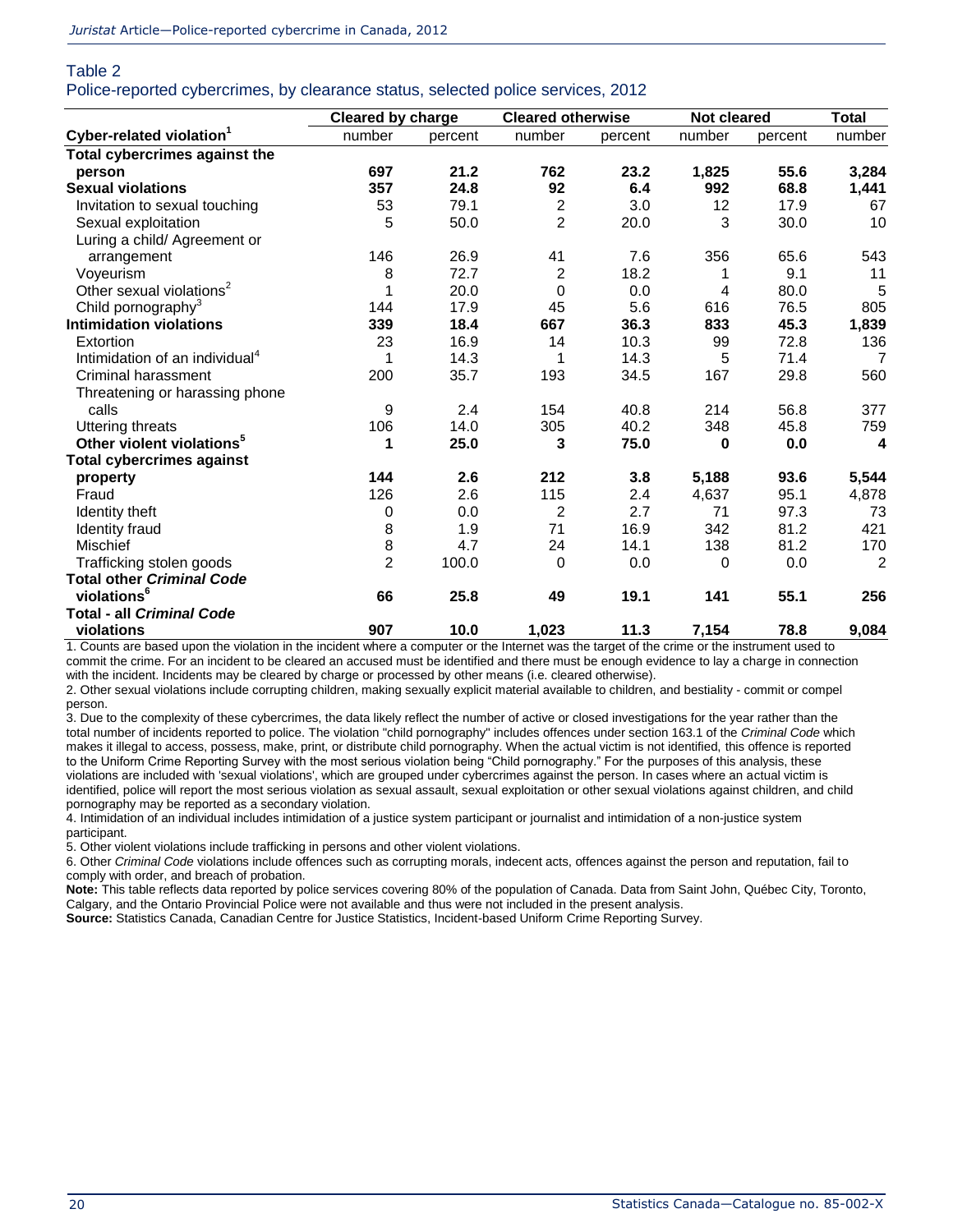Characteristics of persons accused of police-reported cybercrime, by cyber-related violation, selected police services, 2012

|                             | <b>Total</b>                                      |      |                                          |      |                                   |      | <b>Total</b>                                    |      |                                                                       |      |                                                   |      |
|-----------------------------|---------------------------------------------------|------|------------------------------------------|------|-----------------------------------|------|-------------------------------------------------|------|-----------------------------------------------------------------------|------|---------------------------------------------------|------|
|                             | cybercrimes<br>against the<br>person <sup>®</sup> |      | <b>Sexual</b><br>violations <sup>4</sup> |      | <b>Intimidation</b><br>violations |      | cybercrimes<br>against<br>property <sup>®</sup> |      | <b>Total other</b><br><b>Criminal Code</b><br>violations <sup>6</sup> |      | Total - all<br><b>Criminal Code</b><br>violations |      |
| Demographics <sup>1,2</sup> | number                                            |      | % number                                 |      | % number                          |      | % number                                        | %    | number                                                                | %    | number                                            | %    |
| <b>Sex</b>                  |                                                   |      |                                          |      |                                   |      |                                                 |      |                                                                       |      |                                                   |      |
| Female                      | 367                                               | 23.5 | 29                                       | 6.1  | 333                               | 30.9 | 99                                              | 26.6 | 29                                                                    | 24.8 | 495                                               | 24.1 |
| Male                        | 1,195                                             | 76.5 | 450                                      | 93.9 | 743                               | 69.1 | 273                                             | 73.4 | 88                                                                    | 75.2 | 1,556                                             | 75.9 |
| Total                       | 1,562                                             | 100  | 479                                      | 100  | 1,076                             | 100  | 372                                             | 100  | 117                                                                   | 100  | 2,051                                             | 100  |
| Age                         |                                                   |      |                                          |      |                                   |      |                                                 |      |                                                                       |      |                                                   |      |
| Under 12 years              | 12                                                | 0.8  | 1                                        | 0.2  | 11                                | 1.0  | 1                                               | 0.3  | 0                                                                     | 0.0  | 13                                                | 0.6  |
| 12 to 17 years              | 371                                               | 23.8 | 75                                       | 15.7 | 290                               | 27.0 | 35                                              | 9.4  | 18                                                                    | 15.4 | 424                                               | 20.7 |
| 18 to 24 years              | 324                                               | 20.7 | 90                                       | 18.8 | 234                               | 21.7 | 90                                              | 24.2 | 18                                                                    | 15.4 | 432                                               | 21.1 |
| 25 to 34 years              | 335                                               | 21.4 | 107                                      | 22.3 | 227                               | 21.1 | 154                                             | 41.4 | 36                                                                    | 30.8 | 525                                               | 25.6 |
| 35 to 44 years              | 262                                               | 16.8 | 84                                       | 17.5 | 178                               | 16.5 | 61                                              | 16.4 | 29                                                                    | 24.8 | 352                                               | 17.2 |
| 45 to 54 years              | 178                                               | 11.4 | 76                                       | 15.9 | 102                               | 9.5  | 23                                              | 6.2  | 12                                                                    | 10.3 | 213                                               | 10.4 |
| 55 years and                |                                                   |      |                                          |      |                                   |      |                                                 |      |                                                                       |      |                                                   |      |
| over                        | 80                                                | 5.1  | 46                                       | 9.6  | 34                                | 3.2  | 8                                               | 2.2  | 4                                                                     | 3.4  | 92                                                | 4.5  |
| Total                       | 1,562                                             | 100  | 479                                      | 100  | 1,076                             | 100  | 372                                             | 100  | 117                                                                   | 100  | 2,051                                             | 100  |

1. Accused counts are based upon the cyber-related violation within the incident.

2. Accused records with unknown age or sex are excluded.

3. Total cybercrimes against the person include sexual violations against the person, child pornography related offences, intimidation violations involving the threat of violence, and other violent violations.

4. Sexual violations include sexual violations against the person and child pornography related offences.

5. Total cybercrimes against property includes fraud, identity theft, identity fraud, mischief and trafficking stolen goods.

6. Other *Criminal Code* violations include offences such as corrupting morals, indecent acts, offences against the person and reputation, fail to comply with order, and breach of probation.

**Note:** This table reflects data reported by police services covering 80% of the population of Canada. Data from Saint John, Québec City, Toronto, Calgary, and the Ontario Provincial Police were not available and thus were not included in the present analysis.

**Source:** Statistics Canada, Canadian Centre for Justice Statistics, Incident-based Uniform Crime Reporting Survey.

#### Table 4

Characteristics of police-reported cybercrime victims, by the violation against the victim, selected police services, 2012

|                             | <b>Total violent violations</b> |            |        | Sexual violations <sup>3</sup> | Non-sexual violent violations <sup>4</sup> |            |  |
|-----------------------------|---------------------------------|------------|--------|--------------------------------|--------------------------------------------|------------|--|
| Demographics <sup>1,2</sup> | number                          | percentage | number | percentage                     | number                                     | percentage |  |
| <b>Sex</b>                  |                                 |            |        |                                |                                            |            |  |
| Female                      | 1,432                           | 69.2       | 394    | 84.2                           | 1,038                                      | 64.8       |  |
| Male                        | 638                             | 30.8       | 74     | 15.8                           | 564                                        | 35.2       |  |
| Total                       | 2.070                           | 100        | 468    | 100                            | 1,602                                      | 100        |  |
| Age                         |                                 |            |        |                                |                                            |            |  |
| Under 12 years              | 82                              | 4.0        | 49     | 10.5                           | 33                                         | 2.1        |  |
| 12 to 17 years              | 785                             | 37.9       | 401    | 85.7                           | 384                                        | 24.0       |  |
| 18 to 24 years              | 355                             | 17.1       |        | 1.5                            | 348                                        | 21.7       |  |
| 25 to 34 years              | 317                             | 15.3       |        | 1.5                            | 310                                        | 19.4       |  |
| 35 to 44 years              | 275                             | 13.3       | 4      | 0.9                            | 271                                        | 16.9       |  |
| 45 to 54 years              | 167                             | 8.1        | 0      | 0.0                            | 167                                        | 10.4       |  |
| 55 years and over           | 89                              | 4.3        | 0      | 0.0                            | 89                                         | 5.6        |  |
| Total                       | 2.070                           | 100        | 468    | 100                            | 1,602                                      | 100        |  |

1. Counts are based upon the violation against the victim, which is not necessarily the cyber-related violation in the incident.

2. Victim records with unknown age or sex are excluded.

3. Sexual violations include sexual assaults, sexual interference, invitation to sexual touching, luring a child via a computer, and other sexual violations against the person.

4. Non-sexual violent violations include assaults, extortion, criminal harassment, threatening or harassing phone calls, uttering threats, and other non-sexual violent violations.

**Note:** This table reflects data reported by police services covering 80% of the population of Canada. Data from Saint John, Québec City, Toronto, Calgary, and the Ontario Provincial Police were not available and thus were not included in the present analysis.

**Source:** Statistics Canada, Canadian Centre for Justice Statistics, Incident-based Uniform Crime Reporting Survey.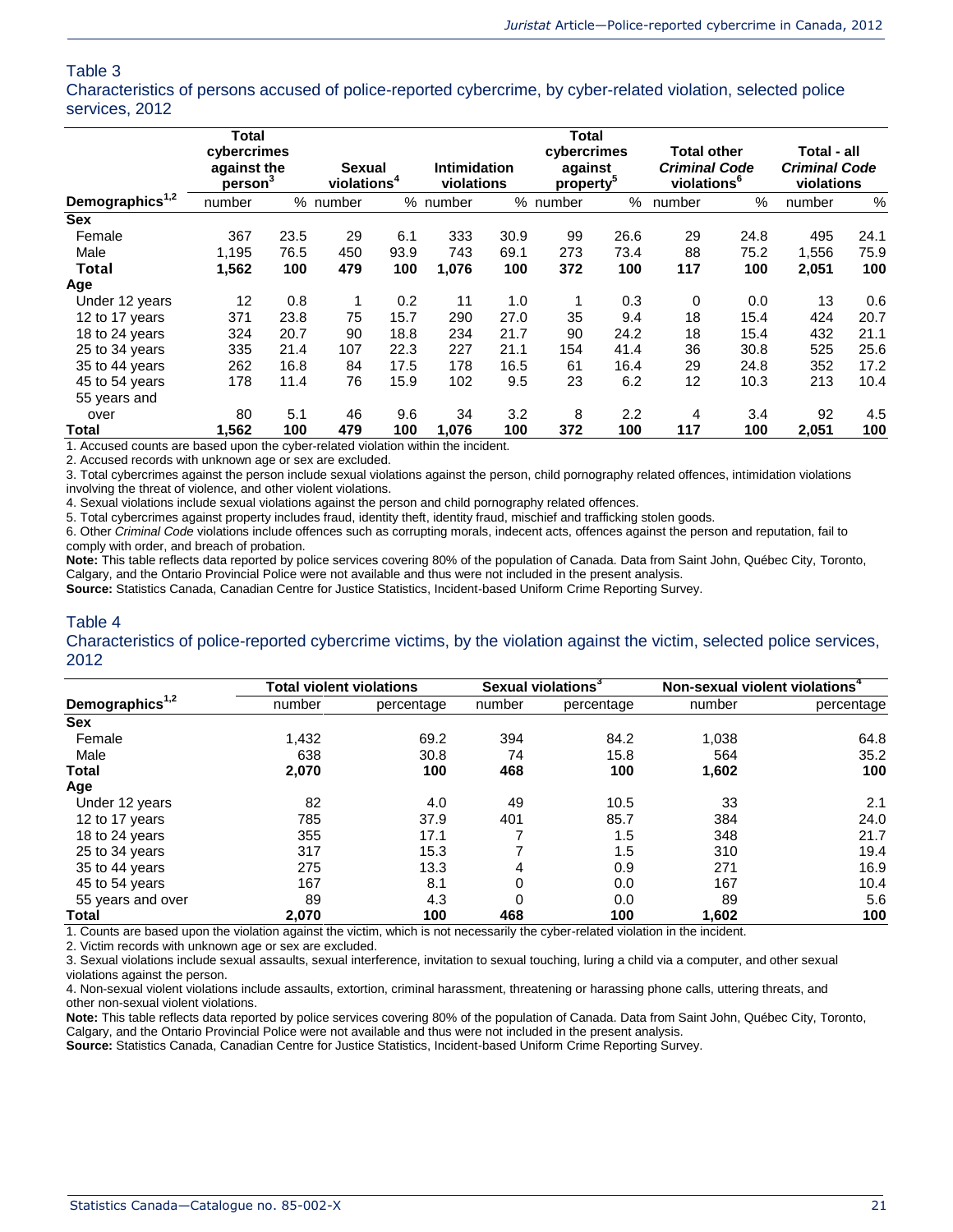Police-reported victims of violent violations associated with a cybercrime, by relationship of the accused to the victim, selected police services, 2012

|                                             | Relationship of the accused to the victim |                                     |          |      |                  |                 |          |                      |          |               |        |
|---------------------------------------------|-------------------------------------------|-------------------------------------|----------|------|------------------|-----------------|----------|----------------------|----------|---------------|--------|
|                                             |                                           |                                     | Family   |      | <b>Friend or</b> |                 |          |                      |          |               |        |
|                                             | Intimate partner <sup>3</sup>             | acquaintance <sup>4</sup><br>member |          |      |                  | <b>Stranger</b> |          | Unknown <sup>5</sup> |          |               |        |
| Violation against the victim <sup>1,2</sup> | number                                    |                                     | % number |      | % number         |                 | % number | $\frac{0}{0}$        | number   | $\frac{0}{0}$ | number |
| <b>Total violent crimes</b>                 | 448                                       | 23.7                                | 90       | 4.8  | 843              | 44.5            | 512      | 27.0                 | 177      |               | 2,070  |
| <b>Sexual violations</b>                    | 35                                        | 8.7                                 | 15       | 3.7  | 181              | 44.9            | 172      | 42.7                 | 65       |               | 468    |
| Sexual assault with a weapon or             |                                           |                                     |          |      |                  |                 |          |                      |          |               |        |
| causing bodily harm (level 2)               | 0                                         | 0.0                                 | 0        | 0.0  |                  | 100.0           | 0        | 0.0                  | 0        | $\cdots$      |        |
| Sexual assault (level 1)                    | 18                                        | 29.5                                | 8        | 13.1 | 32               | 52.5            | 3        | 4.9                  | 6        | $\cdots$      | 67     |
| Sexual interference                         | 4                                         | 21.1                                | 3        | 15.8 | 12               | 63.2            | 0        | 0.0                  | O        | $\cdots$      | 19     |
| Invitation to sexual touching               |                                           | 2.1                                 |          | 2.1  | 24               | 51.1            | 21       | 44.7                 |          | $\cdots$      | 48     |
| Sexual exploitation                         |                                           | 11.1                                | 0        | 0.0  | 7                | 77.8            | 1        | 11.1                 |          |               | 10     |
| Luring a child/ Agreement or                |                                           |                                     |          |      |                  |                 |          |                      |          |               |        |
| arrangement                                 | 10                                        | 3.9                                 | 3        | 1.2  | 101              | 39.5            | 142      | 55.5                 | 56       | $\cdots$      | 312    |
| Voyeurism                                   |                                           | 14.3                                | 0        | 0.0  | 4                | 57.1            | 2        | 28.6                 | 0        |               | 7      |
| Other sexual violations <sup>6</sup>        | 0                                         | 0.0                                 | 0        | 0.0  | 0                | 0.0             | 3        | 100.0                |          | $\cdots$      | 4      |
| <b>Non-sexual violent violations</b>        | 413                                       | 27.7                                | 75       | 5.0  | 662              | 44.4            | 340      | 22.8                 | 112      |               | 1,602  |
| Aggravated assault (level 3)                |                                           | 50.0                                | 0        | 0.0  | $\mathbf{1}$     | 50.0            | 0        | 0.0                  | 0        |               | 2      |
| Assault with a weapon or causing            |                                           |                                     |          |      |                  |                 |          |                      |          |               |        |
| bodily harm (level 2)                       | 7                                         | 70.0                                | 0        | 0.0  | 1                | 10.0            | 2        | 20.0                 |          | $\cdots$      | 11     |
| Assault (level 1)                           | 8                                         | 47.1                                | $\Omega$ | 0.0  | 8                | 47.1            |          | 5.9                  | $\Omega$ | $\cdots$      | 17     |
| Extortion                                   | 16                                        | 18.0                                |          | 1.1  | 19               | 21.3            | 53       | 59.6                 | 14       | $\cdots$      | 103    |
| Intimidation of an individual <sup>7</sup>  | 2                                         | 25.0                                | 0        | 0.0  | 3                | 37.5            | 3        | 37.5                 | 0        | $\cdots$      | 8      |
| Criminal harassment                         | 213                                       | 47.3                                | 21       | 4.7  | 169              | 37.6            | 47       | 10.4                 | 23       | $\cdots$      | 473    |
| Threatening or harassing phone calls        | 76                                        | 26.4                                | 8        | 2.8  | 128              | 44.4            | 76       | 26.4                 | 14       | $\cdots$      | 302    |
| <b>Uttering threats</b>                     | 88                                        | 14.3                                | 42       | 6.8  | 328              | 53.4            | 156      | 25.4                 | 59       |               | 673    |
| Other violent violations <sup>8</sup>       | $\overline{2}$                            | 16.7                                | 3        | 25.0 | 5                | 41.7            | 2        | 16.7                 | 1        | $\cdots$      | 13     |

... not applicable 1. Counts are based upon the violation against the victim, which is not necessarily the cyber-related violation in the incident.

2. Victim records with unknown age or sex are excluded.

3. Intimate partner includes current or former spouses, current or former dating relationships, and other intimate relationships.

4. Friend or acquaintance includes friends, casual acquaintances, neighbours, business relationships, criminal relationships and authority figures.

5. Unknowns are excluded from percentage calculations.

6. Other sexual violations include corrupting children, making sexually explicit material available to children, and bestiality - commit or compel person.

7. Intimidation of an individual includes intimidation of a justice system participant or journalist and intimidation of a non-justice system participant.

8. Other violent violations include forcible confinement or kidnapping, abduction, trafficking in persons, robbery, and other violent violations. **Note**: This table reflects data reported by police services covering 80% of the population of Canada. Data from Saint John, Québec City, Toronto,

Calgary, and the Ontario Provincial Police were not available and thus they are not included in the present analysis. **Source:** Statistics Canada, Canadian Centre for Justice Statistics, Incident-based Uniform Crime Reporting Survey.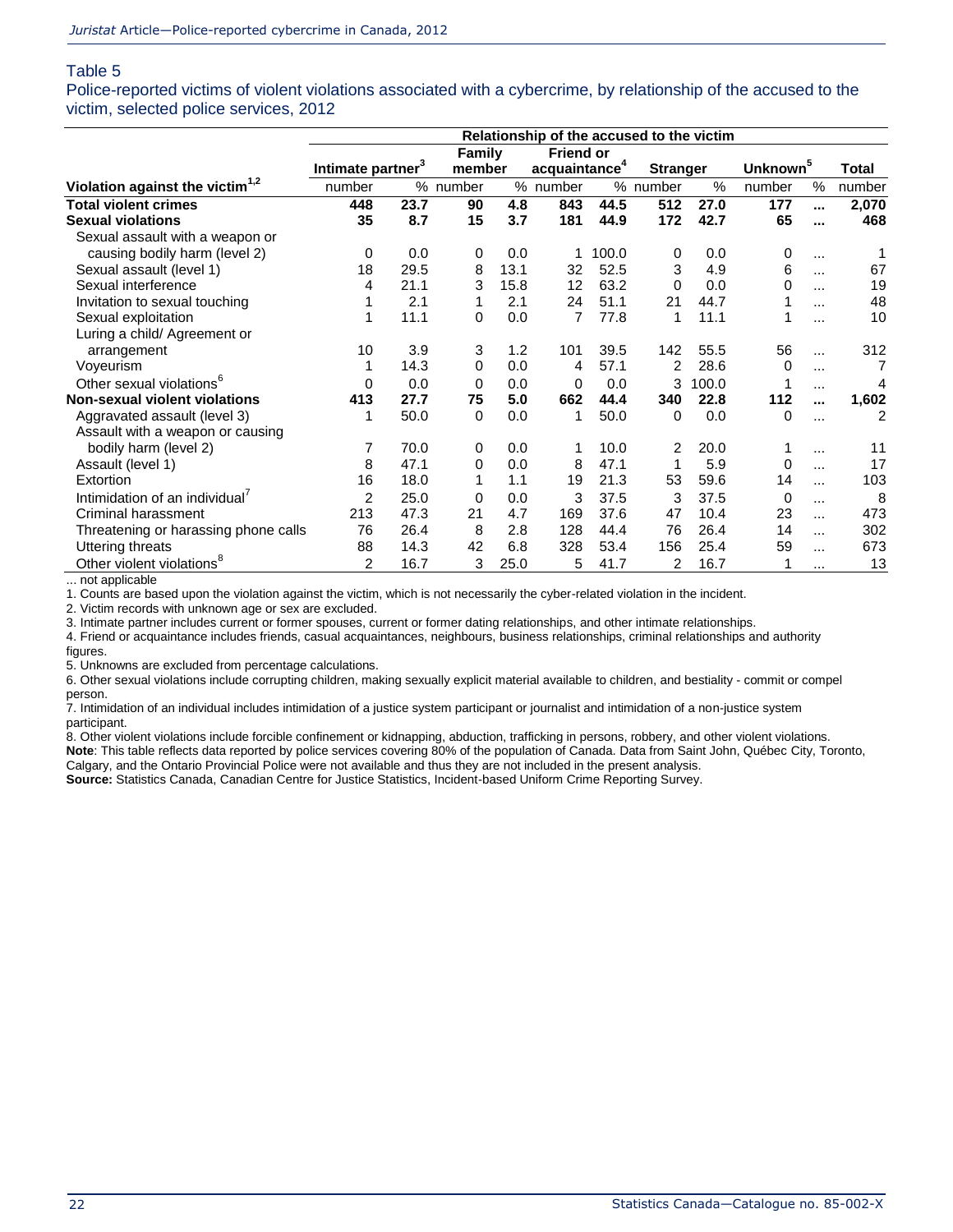Self-reported victims of cyber-bullying, by the sex and age of victims, Canada, 2009

|                                  | <b>Cyber-bullying victims</b> |                |  |  |  |  |
|----------------------------------|-------------------------------|----------------|--|--|--|--|
| Demographics                     | number (thousands)            | percentage     |  |  |  |  |
| Sex                              |                               |                |  |  |  |  |
| Femalet                          | 899                           | 8              |  |  |  |  |
| Male                             | 866                           | 8              |  |  |  |  |
| Age group                        |                               |                |  |  |  |  |
| 15 to 17 years†                  | 270                           | 19             |  |  |  |  |
| 18 to 24 years                   | 527                           | 17             |  |  |  |  |
| 25 to 34 years                   | 388                           | 9*             |  |  |  |  |
| 35 to 44 years                   | 228                           | $5*$           |  |  |  |  |
| 45 to 54 years                   | 221                           | $5^*$          |  |  |  |  |
| 55 years and over                | 130                           | $3^*$          |  |  |  |  |
| Incidents reported to the police | 116                           | $\overline{7}$ |  |  |  |  |
| <b>Total</b>                     | 1,765                         | 8              |  |  |  |  |

† reference group

\* significantly different from reference category (p < 0.05)

**Note:** Includes respondents aged 15 years and over. Respondents were asked if they had ever been the victim of cyber-bullying. As such, there is no time period for cyber-bullying. Percentage calculations are based upon all Canadians who used the Internet at least once during the 12 months preceding the survey.

**Source:** Statistics Canada, General Social Survey, 2009.